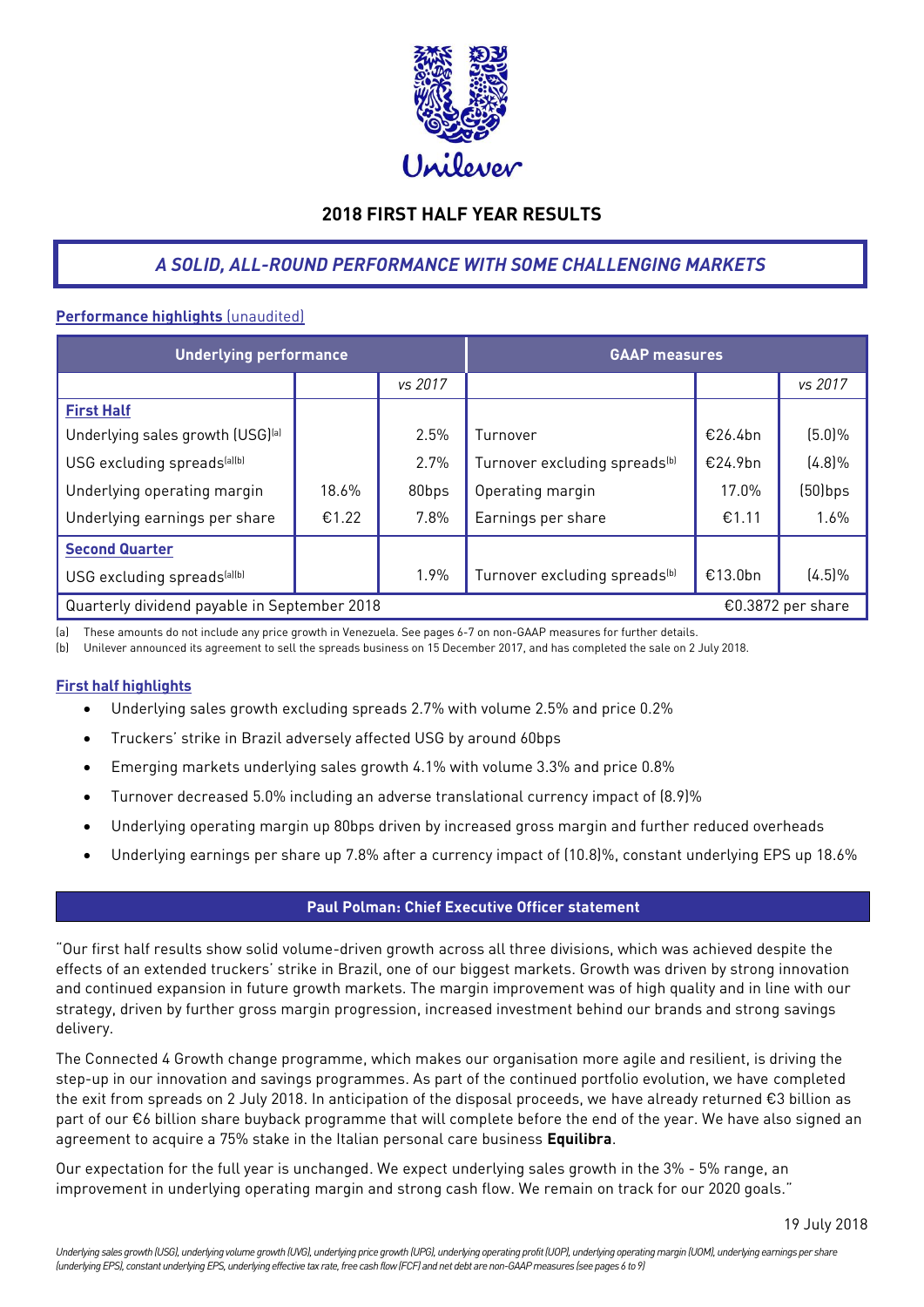## **FIRST HALF OPERATIONAL REVIEW: DIVISIONS**

|                        | Second Quarter 2018 |        |            |        |                 |        | First Half 2018 |       |                                                |
|------------------------|---------------------|--------|------------|--------|-----------------|--------|-----------------|-------|------------------------------------------------|
| (unaudited)            | Turnover            | $USG*$ | <b>UVG</b> | $UPG*$ | <b>Turnover</b> | $USG*$ | <b>UVG</b>      | UPG*  | Change in<br>underlying<br>operating<br>margin |
|                        | €bn                 | $\%$   | $\%$       | %      | €bn             | $\%$   | $\%$            | $\%$  | bps                                            |
| <b>Unilever</b>        | 13.7                | 1.6    | 1.2        | 0.3    | 26.4            | 2.5    | 2.2             | 0.2   | 80                                             |
| Beauty & Personal Care | 5.2                 | 1.6    | 1.9        | (0.3)  | 10.1            | 2.7    | 2.9             | (0.2) | 70                                             |
| Home Care              | 2.4                 | 2.2    | 1.6        | 0.6    | 5.1             | 3.5    | 3.2             | 0.3   | 60                                             |
| Foods & Refreshment    | 6.1                 | 1.3    | 0.5        | 0.8    | 11.2            | .8     | 1.2             | 0.6   | 100                                            |

\* Wherever referenced in this announcement, USG and UPG for both the half year and the second quarter do not include any price growth in Venezuela. See pages 6-7 on non-GAAP measures for further details.

We have previously announced agreements to sell our spreads business. The disposals were completed on 2 July 2018. The table below provides information on our second quarter and half year 2018 performance excluding sales related to spreads.

|                                       | Second Quarter 2018 |      |               |               | First Half 2018 |            |      |            |
|---------------------------------------|---------------------|------|---------------|---------------|-----------------|------------|------|------------|
| (unaudited)                           | Turnover            | USG  | <b>UVG</b>    | <b>UPG</b>    | Turnover        | <b>USG</b> | UVG. | <b>UPG</b> |
|                                       | €bn                 | $\%$ | $\frac{0}{0}$ | $\frac{0}{0}$ | €bn             | $\%$       | $\%$ | $\%$       |
| Unilever excluding spreads            | 13.0                | 1.9  | 1.5           | 0.3           | 24.9            | 2.7        | 2.5  | 0.2        |
| Foods & Refreshment excluding spreads | 5.4                 | 2.0  | 1 າ           | 0.9           | 9.7             | 2.4        |      | 0.6        |

**Our markets:** Overall market conditions remained challenging in the first half. We saw an encouraging improvement in volumes and a lower contribution from price growth, particularly in emerging markets. The truckers' strike in Brazil presented a significant headwind in the second quarter which we expect to partially reverse in the second half of the year.

**Unilever overall performance:** Underlying sales growth excluding spreads was 2.7% which was almost entirely driven by volume growth across all divisions. USG including spreads was 2.5%. Growth was adversely affected by the situation in Brazil which reduced USG in the first half by around 60bps and 120bps in the second quarter. Emerging markets grew by 4.1% with an improved contribution from volume of 3.3%, while price growth was modest in a lower inflation environment. Sales in developed markets were slightly up as volume growth was mostly offset by continued competitive price deflation in Europe and North America. Turnover decreased 5.0% to €26.4 billion, which included an adverse currency impact of (8.9)% and 1.9% from acquisitions net of disposals.

Gross margin improved by 60bps to 43.7%, primarily driven by positive mix and our '5-S' savings programme. Brand and marketing investment was up 20bps. Compared to the prior year, we stepped up the absolute level of brand and marketing investment, focused on media investment while continuing to drive efficiencies in advertising production. Due to a further reduction in the underlying cost base, overheads reduced by 40bps. As a result, underlying operating margin improved by 80bps to 18.6%. Operating margin was down 50bps to 17.0%, mainly due to a gain on disposal of the **AdeS** soy beverage business in the prior year.

## **Beauty & Personal Care**

Beauty & Personal Care continued to grow the core with innovations behind global and local brands, while expanding the portfolio in attractive segments and channels. This led to an improvement in volumes in the first half. Growth in the second quarter however was negatively affected by the truckers' strike in Brazil as well as challenging competitive conditions in Europe and South East Asia. Against this backdrop, skin care performed well, driven by **Vaseline**'s successful market development campaign, **Pond's** and **Lakme** in India. The prestige business demonstrated broad-based first half growth of more than 6%. The 2017 acquisitions **Carver**, **Sundial Brands** and **Schmidt's** all grew strongly and will contribute to underlying sales growth from twelve months after completion. Skin cleansing delivered good growth helped by new premium formats. These included aerosol mousse which delivers an improved sensorial experience and was launched across five brands in Europe, and the launch of **Dove** body polish in North America which exfoliates and nourishes at the same time. In hair care, volume-led growth was driven by **Sunsilk** and **Dove**, helped by their successful expansion into natural propositions with on-trend ingredients. Deodorants returned to good volume growth, helped by innovations such as **Rexona** antibacterial and invisible, which offers both odour and stain protection, while price growth was negative as we stepped up promotional activity. Sales in oral care were slightly down primarily due to competitive challenges in some developed markets.

Underlying operating margin was up 70bps driven by higher gross margin and lower overheads.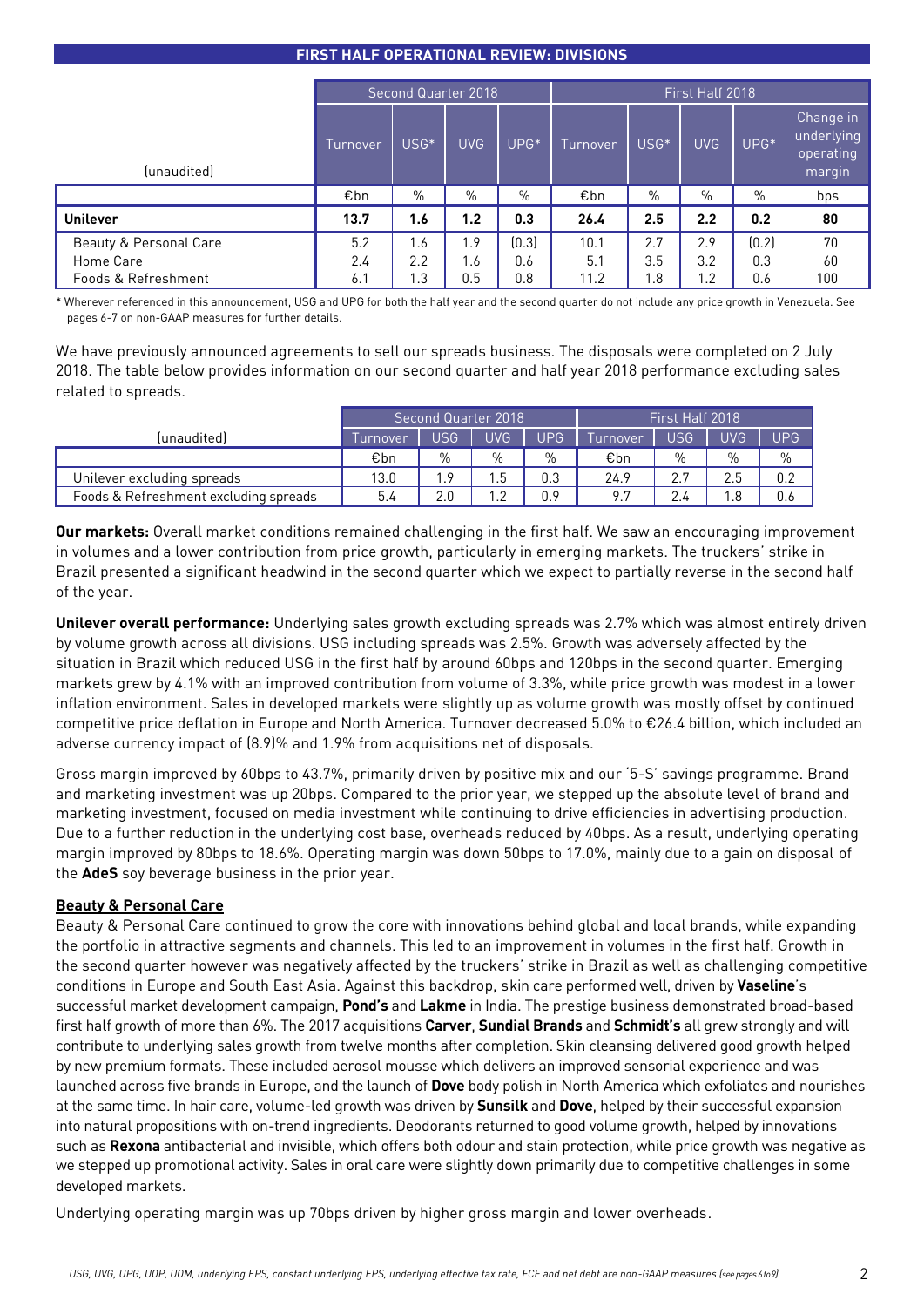## **Home Care**

Home Care increased its strong emerging market footprint with its proven market development model and benefit-led innovations. Growth was broad-based with the exception of Latin America. Fabric solutions continued to successfully expand its core brands in fast-growing segments, such as natural products with the premium **Omo Naturals** range in China. We are also uptrading consumers into the liquids segment in emerging markets, for example with **Surf Excel Matics** in India, and into premium formats in developed markets, such as the launch of **Persil** triple chamber liquid capsules in the United Kingdom. **Comfort** delivered double-digit growth, helped by the roll-out of the ultra-concentrated **Comfort** Perfume Deluxe from South East Asia to the United Kingdom and the extension of the sensitive **Comfort** Pure range into India. Home and hygiene remained a strong growth contributor to Home Care. This was helped by continued double-digit growth of **Domestos** toilet blocks and bleaches, the launch of **Sunlight** dishwash in Indonesia with improved formulation that allows 5x faster degreasing, and the launch of **Cif** premium sprays, with specialist care and cleaning, in 23 European markets. Our water purification business performed well, while in air purification **Blueair** declined sharply in China, the brand's biggest market.

Underlying operating margin improved by 60bps mainly reflecting strong savings delivery and an improvement in overheads.

## **Foods & Refreshment**

The division continued to build its presence in emerging markets and sustained a strong performance in food service channels. At the same time, we continued to modernise the portfolio by responding to consumer needs in fastgrowing segments such as organic, natural, vegan, health and wellness. Ice cream delivered strong growth driven by innovations behind our premium brands. These included the launch of **Magnum** Core & Praliné variant, which provides our most indulgent ice cream experience yet, and the roll-out of the successful **Ben & Jerry's** non-dairy platform from the United States into Europe. The new **Kinder**® ice cream, launched after partnering with an Italian confectioner, had a very promising start in Germany and France. In leaf tea, volume-led growth continued to be driven by strong innovations in India, where we extended our market leadership. We continued to transform our portfolio in Europe and North America, but growth was held back by a decline of our black tea business. The recent acquisitions **Pukka Herbs** organic herbal tea and **TAZO** had a good first half in Europe and North America. In foods, **Knorr** grew ahead of the Group average, primarily driven by cooking products in emerging markets, as well as innovations in ontrend segments in developed markets. These included the launch of **Knorr** mini meals in Europe, snack products with natural and nutritious ingredients, and **Knorr** Selects side dishes in the United States. **Hellmann's** continued to communicate strong natural claims and in the United States launched **Hellmann's** Real Ketchup, made with six ingredients and sweetened only with honey. However, sales in dressings were slightly down in an intense promotional environment.

Underlying operating margin was up 100bps as a result of strongly improved gross margin and lower overheads.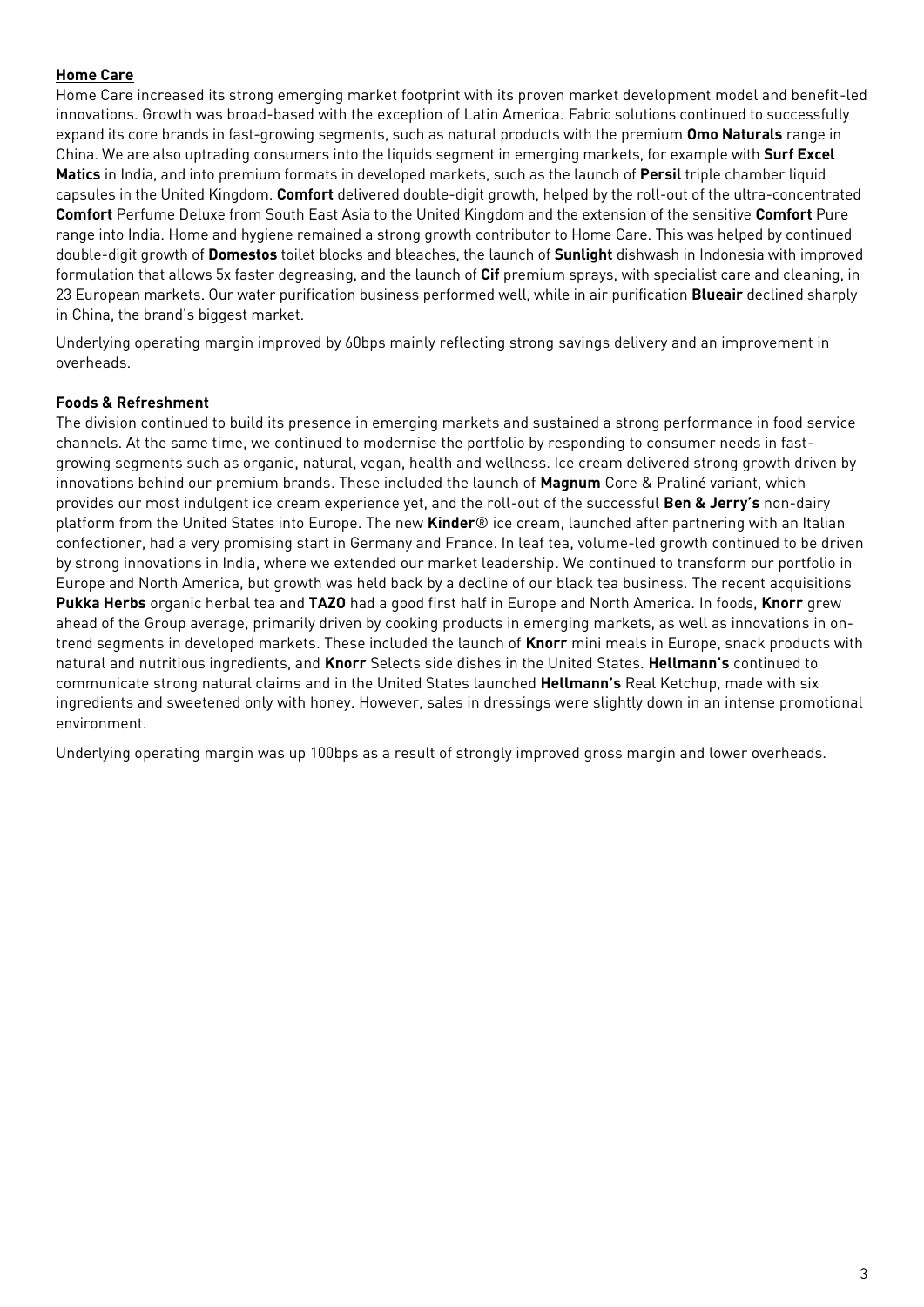## **FIRST HALF OPERATIONAL REVIEW: GEOGRAPHICAL AREA**

|                 | Second Quarter 2018 |            |            |            |          |            | First Half 2018 |            |                                                |
|-----------------|---------------------|------------|------------|------------|----------|------------|-----------------|------------|------------------------------------------------|
| (unaudited)     | Turnover            | <b>USG</b> | <b>UVG</b> | <b>UPG</b> | Turnover | <b>USG</b> | <b>UVG</b>      | <b>UPG</b> | Change in<br>underlying<br>operating<br>margin |
|                 | €bn                 | %          | $\%$       | $\%$       | €bn      | $\%$       | $\%$            | $\%$       | bps                                            |
| <b>Unilever</b> | 13.7                | 1.6        | 1.2        | 0.3        | 26.4     | 2.5        | 2.2             | 0.2        | 80                                             |
| Asia/AMET/RUB   | 6.0                 | 6.3        | 5.6        | 0.7        | 11.7     | 6.1        | 5.1             | 0.9        | 140                                            |
| The Americas    | 4.1                 | (3.8)      | (4.1)      | 0.3        | 8.1      | (0.8)      | (0.5)           | (0.3)      | (40)                                           |
| Europe          | 3.6                 | 0.4        | 0.7        | (0.3)      | 6.6      | 0.2        | 0.7             | (0.5)      | 140                                            |

|                   | Second Quarter 2018 |       |            |       | First Half 2018 |            |            |            |
|-------------------|---------------------|-------|------------|-------|-----------------|------------|------------|------------|
| (unaudited)       | Turnover            | USG   | <b>UVG</b> | UPG.  | urnover         | <b>USG</b> | <b>UVG</b> | <b>UPG</b> |
|                   | €bn                 | $\%$  | $\%$       | $\%$  | €bn             | %          | $\%$       | $\%$       |
| Developed markets | 6.0                 | [0.6] | (0.3)      | [0.3] | 11.1            | 0.2        | 0.8        | [0.6]      |
| Emerging markets  | 7.7                 | 3.1   | 2.3        | 0.8   | 15.3            | 4.1        | 3.3        | 0.8        |
| North America     | 2.4                 | (1.2) | (1.3)      | 0.1   | 4.6             | 0.7        | 1.0        | (0.3)      |
| Latin America     | 1.7                 | (6.9) | 7.5        | 0.6   | 3.5             | (2.6)      | (2.1)      | (0.4)      |

The table below provides information on our second quarter 2018 and first half 2018 performance excluding sales related to spreads.

|                                     | Second Quarter 2018 |               |                          |       | First Half 2018 |            |            |            |
|-------------------------------------|---------------------|---------------|--------------------------|-------|-----------------|------------|------------|------------|
| (unaudited)                         | Furnover            | JSG.          | <b>UVG</b>               | UPG   | Turnover        | <b>USG</b> | <b>UVG</b> | <b>UPG</b> |
|                                     | €bn                 | $\frac{0}{0}$ | $\%$                     | $\%$  | €bn             | $\%$       | $\%$       | $\%$       |
| Developed markets excluding spreads | 5.5                 | (0.3)         | $\overline{\phantom{0}}$ | (0.3) | 10.2            | 0.5        | ۱.1        | (0.6)      |
| Europe excluding spreads            | 3.2                 |               | 1.4                      | (0.3) | 5.8             | 0.6        | 1.1        | (0.5)      |
| North America excluding spreads     | 2.3                 | 1.0           | (1.1)                    | 0.1   | 4.3             | 0.9        | ∣.1        | (0.2)      |

## **Asia/AMET/RUB**

Strong underlying sales growth was driven by volume gains with price growth progressively decreasing over the last four quarters. India continued to demonstrate strong volume growth and muted pricing as the benefits of the Goods and Services Tax were passed on to consumers from July 2017. In China, growth was driven by strong e-commerce sales but partially offset by a sharp decline in air purification. Turkey delivered double-digit growth across all divisions, while sales growth in Indonesia, South Africa and Russia remained weak reflecting challenging market and competitive conditions.

Underlying operating margin was up 140bps, driven by increased gross margin and lower overheads.

## **The Americas**

In North America, market growth was weak, particularly in traditional channels. This resulted in modest underlying sales growth. Home Care, skin cleansing and skin care performed well driven by innovations that included the new brand launch **Love, Beauty & Planet**. Ice cream had a softer start to the season and the competitive intensity remained particularly high in dressings.

After improved volume growth in the first quarter, underlying sales in Latin America were severely impacted by the strike in Brazil and the weakening of economic conditions in Argentina. To offset the significant recent currency devaluation, we have taken price increases in Argentina and we expect to recover around half of the lost sales in Brazil over the second half. Mexico demonstrated broad-based growth and quickly extended the recently acquired **Quala** hair care brands into other personal care categories.

Underlying operating margin declined by 40bps, including the impact of strike-related volume deleverage in Latin America.

## **Europe**

Markets in Europe remained tough with a challenging retail environment and price deflation in several countries. Against this backdrop, Europe delivered modest underlying sales growth. Ice cream performed strongly despite lapping a good season in the prior year, skin cleansing and fabric sensations continued with good volume-led growth. High promotional intensity weighed on the sales growth in deodorants. Central and Eastern Europe, Germany and the United Kingdom delivered a step-up in growth while sales in France continued to decline.

Underlying operating margin improved by 140bps primarily due to increased gross margin and lower overheads.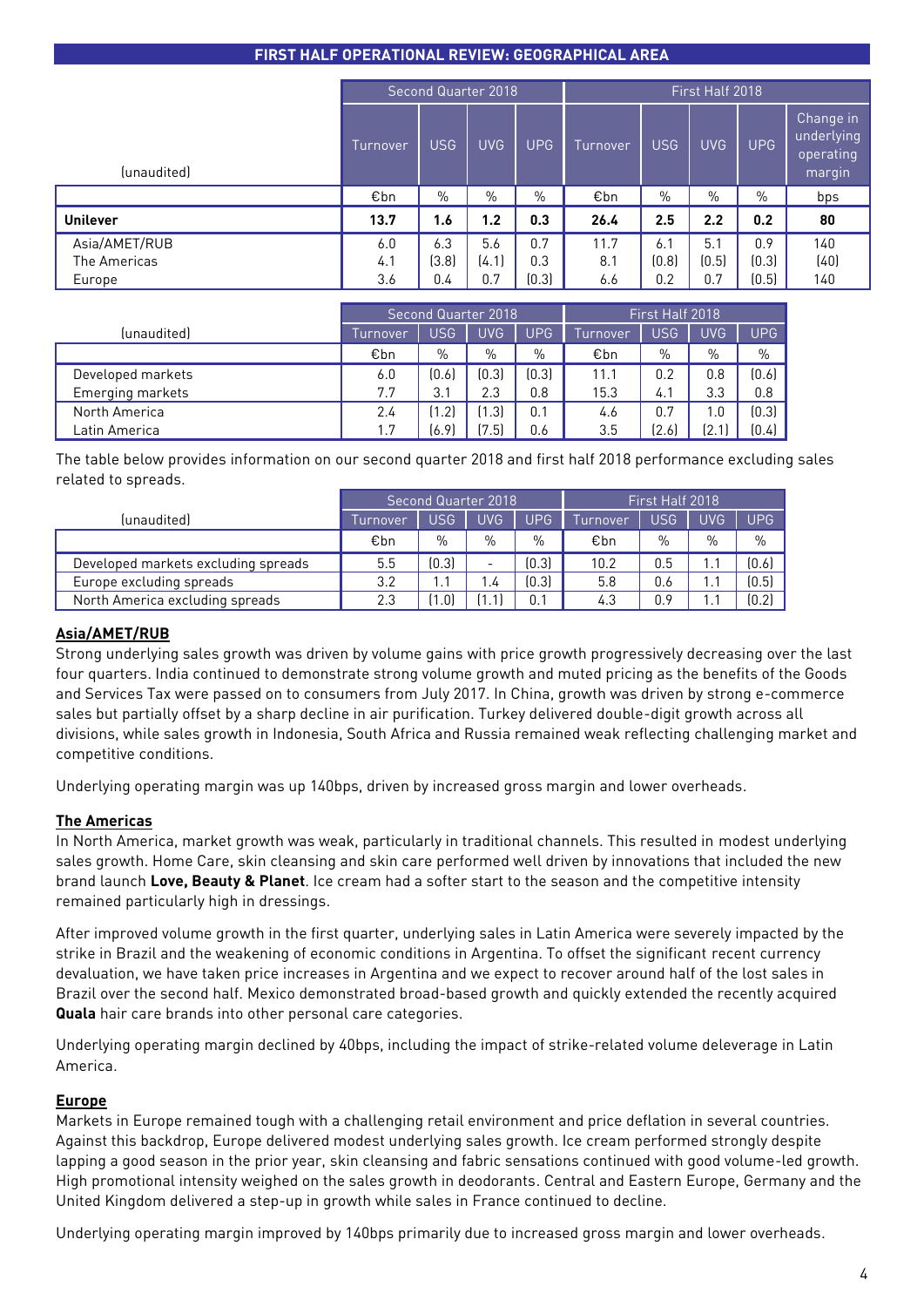#### **Finance costs and tax**

Net finance costs decreased by €67 million to €223 million in the first half of 2018. Despite an increase in net debt, the cost of financing net borrowings at €208 million was €33 million lower than in the prior year. Included within this was a €48 million reduction in other interest costs, largely reflecting one-off provision releases related to indirect taxes. The impact of the higher levels of borrowing was offset by benefits from lower rates, resulting in the average interest rate on net debt falling to 1.9% from 3.1% in 2017. Pensions financing was a charge of €15 million compared to €49 million in the prior year.

The effective tax rate was 25.9% versus 28.9% in the same period last year. The change was mainly driven by the tax impact of acquisition and disposal related costs in 2018 and the **AdeS** disposal in 2017. The effective tax rate on underlying profit was 26.5% compared to 27.9% in the prior year.

## **Joint ventures, associates and other income from non-current investments**

Net profit from joint ventures and associates contributed €83 million compared with €75 million in the first half of 2017 mainly due to growth in profits from our joint venture in Portugal.

### **Earnings per share**

Underlying earnings per share in the first half increased by 7.8% to €1.22 after an adverse currency impact of 10.8%. Constant underlying earnings per share increased by 18.6% primarily driven by underlying sales growth, improved underlying operating margin, and a lower share count as a result of the share buyback programme. These underlying measures exclude the post-tax impact of business disposals, acquisition and disposal-related costs, restructuring costs, impairments, one-off items within operating profit and any other significant unusual items within net profit but not operating profit.

Diluted earnings per share for the first half was up 1.6% at €1.11. In the prior year, we recorded a gain on disposal of €0.3 billion for the **AdeS** soy beverage business in Latin America. In 2018, a credit to acquisition and disposal related costs of €277 million was taken as a result of the early settlement of the contingent consideration for **Blueair**. This credit more than offset an impairment charge of €208 million related to a **Blueair** intangible asset following the sharp decline in China.

## **Free cash flow**

Free cash flow in the first half of 2018, which included the usual seasonal increase in inventory and receivables, improved by €0.4 billion to €1.8 billion. The step-up was primarily driven by lower cash contributions to our pension funds.

#### **Net debt**

Closing net debt increased to €24.8 billion compared with €20.3 billion as at 31 December 2017, mainly reflecting the share buybacks of €2.5 billion we have undertaken until 30 June 2018, €1.1 billion from acquisitions and disposals as well as an adverse currency impact of €0.4 billion. Total financial liabilities amounted to €29.6 billion compared to €24.4 billion at the year-end. Cash and other current financial assets increased by €0.8 billion to €4.9 billion compared to 31 December 2017.

#### **Pensions**

The pension liability net of assets reduced to €0.3 billion at the end of June 2018 versus €0.6 billion as at 31 December 2017. The decrease primarily reflects the impact of lower liabilities due to higher discount rates.

## **Finance and liquidity**

In first half year 2018, we announced the issuance of the following bonds:

- 5 February 2018: Triple-tranche €2.0 billion bond, comprising of fixed rate notes of €500 million at 0.5% due August 2023, €700 million at 1.125% due February 2027, and €800 million at 1.625% due February 2033
- 19 March 2018: Quadruple-tranche \$2.1 billion bond, comprising of fixed rate notes of \$400 million at 2.75% due March 2021, \$550 million at 3.125% due March 2023, \$350 million at 3.375% due March 2025, \$800 million at 3.5% due March 2028

In June 2018, €750 million floating rate notes matured and were repaid.

#### **Share buyback programme**

On 19 April 2018, Unilever announced the intention to start a share buyback programme of up to €6 billion. As at 30 June 2018, the Group has repurchased 53,040,783 ordinary shares as part of the first tranche of the programme. Total consideration for the repurchase of shares was €2.5 billion which is recorded within other reserves. The first tranche of €3 billion will complete on 19 July 2018.

We intend to start the remaining share buyback, for an aggregate market value equivalent to €3 billion, on 20 July 2018.

## **Spreads business**

On 2 July 2018, Unilever announced it has completed the sale of its Spreads business to KKR and has completed the sale of its Spreads business in Southern Africa to Remgro and the related acquisition of Remgro's interest in Unilever South Africa.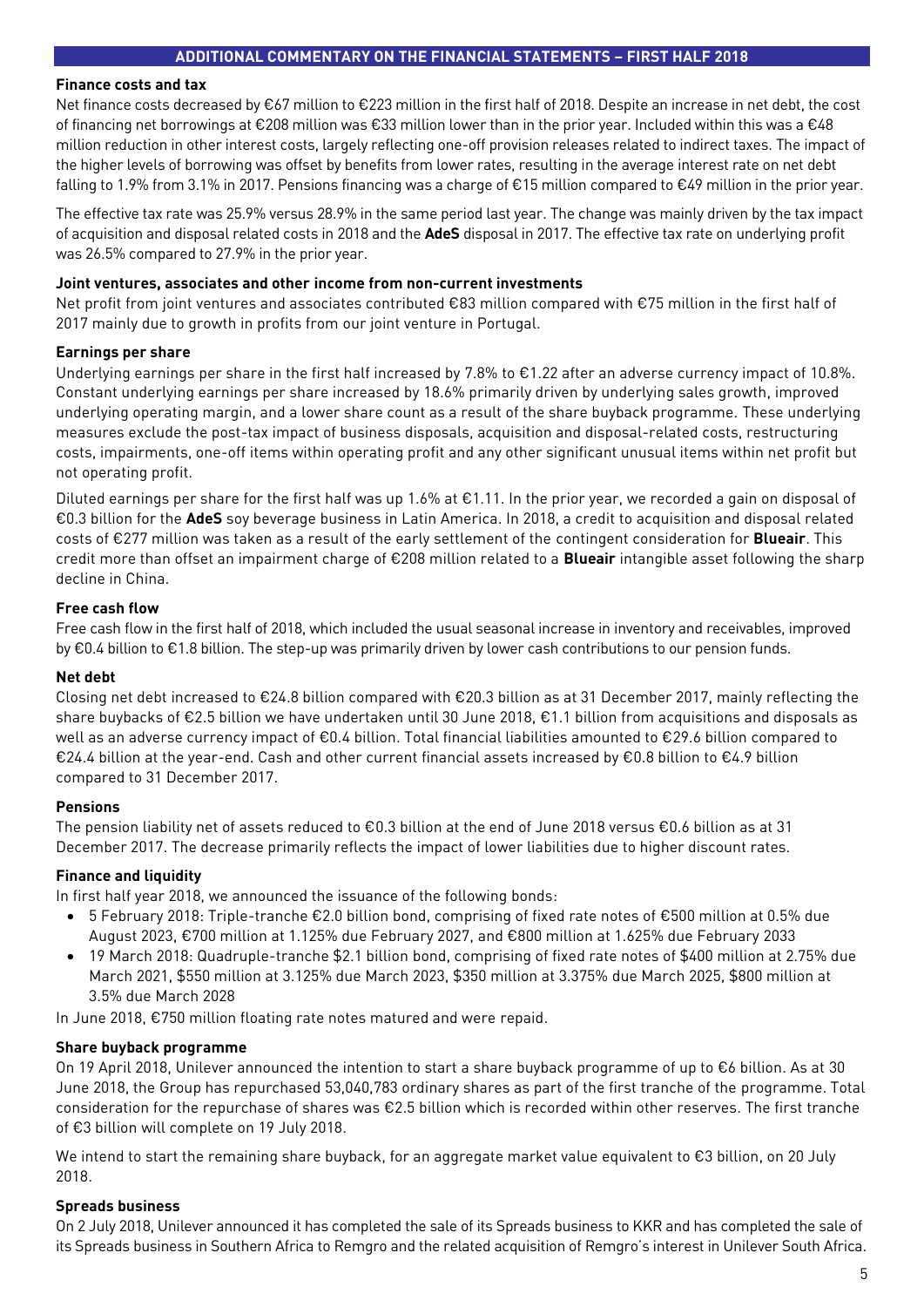## **SIMPLIFICATION OF UNILEVER'S DUAL-HEADED LEGAL STRUCTURE**

Further to the announcement of the proposal by the Board on 15 March 2018, Unilever plans to hold general meetings for Unilever NV and for Unilever PLC shareholders on 25 and 26 October 2018 respectively. Documentation will be made available to shareholders at least six weeks ahead of the shareholder meetings.

## **COMPETITION INVESTIGATIONS**

As previously disclosed, along with other consumer products companies and retail customers, Unilever is involved in a number of ongoing investigations by national competition authorities, including those within Italy and South Africa. These proceedings and investigations are at various stages and concern a variety of product markets. Where appropriate, provisions are made and contingent liabilities disclosed in relation to such matters.

Ongoing compliance with competition laws is of key importance to Unilever. It is Unilever's policy to co-operate fully with competition authorities whenever questions or issues arise. In addition, the Group continues to reinforce and enhance its internal competition law training and compliance programme on an ongoing basis.

## **NON-GAAP MEASURES**

Certain discussions and analyses set out in this announcement include measures which are not defined by generally accepted accounting principles (GAAP) such as IFRS. We believe this information, along with comparable GAAP measures, is useful to investors because it provides a basis for measuring our operating performance, ability to retire debt and invest in new business opportunities. Our management uses these financial measures, along with the most directly comparable GAAP financial measures, in evaluating our operating performance and value creation. Non-GAAP financial measures should not be considered in isolation from, or as a substitute for, financial information presented in compliance with GAAP. Wherever appropriate and practical, we provide reconciliations to relevant GAAP measures.

Unilever uses 'constant rate', and 'underlying' measures primarily for internal performance analysis and targeting purposes. We present certain items, percentages and movements, using constant exchange rates, which exclude the impact of fluctuations in foreign currency exchange rates. We calculate constant currency values by translating both the current and the prior period local currency amounts using the prior period average exchange rates into euro. The table below shows exchange rate movements in our key markets.

|                                | First half average First half average |              |
|--------------------------------|---------------------------------------|--------------|
|                                | rate in 2018                          | rate in 2017 |
| Brazilian Real $[€1 = BRL]$    | 4.125                                 | 3.429        |
| Chinese Yuan $E1 = CNY$        | 7.715                                 | 7.433        |
| Indian Rupee $[£1 = INR]$      | 79.478                                | 71.111       |
| Indonesia Rupiah $E1 = IDR$    | 16663                                 | 14409        |
| UK Pound Sterling $(E1 = GBP)$ | 0.880                                 | 0.860        |
| US Dollar $[£1 = US $]$        | 1.212                                 | 1.081        |

## **Underlying sales growth (USG)**

Underlying Sales Growth or "USG" refers to the increase in turnover for the period, excluding any change in turnover resulting from acquisitions, disposals and changes in currency. The impact of acquisitions and disposals is excluded from USG for a period of 12 calendar months from the applicable closing date. Turnover from acquired brands that are launched in countries where they were not previously sold is included in USG as such turnover is more attributable to our existing sales and distribution network than the acquisition itself. We believe this measure provides valuable additional information on the underlying sales performance of the business and is a key measure used internally. Also excluded is the impact of price growth from countries where consumer price inflation (CPI) rates have escalated to extreme levels of 1,000% or more, and where management forecast that such a situation will continue for an extended period of time; at least one year. This happens very rarely but in the fourth quarter of 2017 the actual and forecast inflation rates for Venezuela triggered such an exclusion. This treatment will be kept under regular review, but will not be revised until the fourth quarter of 2018 at the earliest. The reconciliation of changes in the GAAP measure turnover to USG is provided in notes 3 and 4.

## **Underlying price growth (UPG)**

Underlying price growth or "UPG" is part of USG, and means, for the applicable period, the increase in turnover attributable to changes in prices during the period. UPG therefore excludes the impact to USG due to (1) the volume of products sold; and (2) the composition of products sold during the period. In determining changes in price we exclude the impact of price growth in Venezuela as explained under USG above. The measures and the related turnover GAAP measure are set out in notes 3 and 4.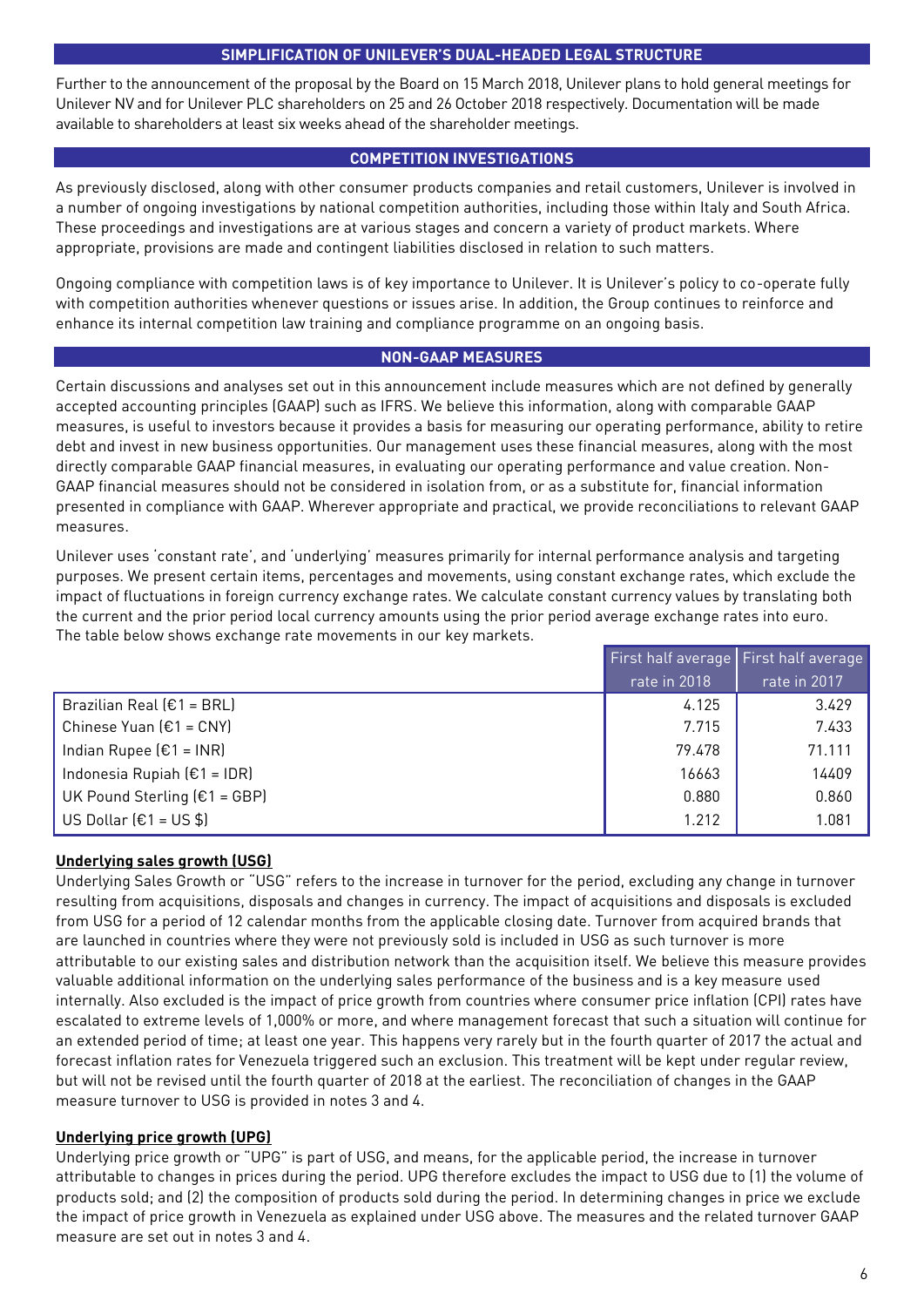#### **NON-GAAP MEASURES** (continued)

## **Underlying volume growth (UVG)**

Underlying Volume Growth or "UVG" is part of USG and means, for the applicable period, the increase in turnover in such period calculated as the sum of (1) the increase in turnover attributable to the volume of products sold; and (2) the increase in turnover attributable to the composition of products sold during such period. UVG therefore excludes any impact to USG due to changes in prices. The measures and the related turnover GAAP measure are set out in notes 3 and 4.

## **Free cash flow (FCF)**

Within the Unilever Group, free cash flow (FCF) is defined as cash flow from operating activities, less income taxes paid, net capital expenditures and net interest payments and preference dividends paid. It does not represent residual cash flows entirely available for discretionary purposes; for example, the repayment of principal amounts borrowed is not deducted from FCF. Free cash flow reflects an additional way of viewing our liquidity that we believe is useful to investors because it represents cash flows that could be used for distribution of dividends, repayment of debt or to fund our strategic initiatives, including acquisitions, if any.

The reconciliation of net profit to FCF is as follows:

| $\epsilon$ million                                                | <b>First Half</b> |          |  |  |
|-------------------------------------------------------------------|-------------------|----------|--|--|
| (unaudited)                                                       | 2018              | 2017     |  |  |
| Net profit                                                        | 3,237             | 3,317    |  |  |
| Taxation                                                          | 1,102             | 1,315    |  |  |
| Share of net profit of joint ventures/associates and other income |                   |          |  |  |
| from non-current investments                                      | (88)              | (75)     |  |  |
| Net finance costs                                                 | 223               | 290      |  |  |
| <b>Operating profit</b>                                           | 4,474             | 4,847    |  |  |
| Depreciation, amortisation and impairment                         | 983               | 763      |  |  |
| Changes in working capital                                        | (1,697)           | (1,436)  |  |  |
| Pensions and similar obligations less payments                    | (76)              | (794)    |  |  |
| Provisions less payments                                          | (61)              | 68       |  |  |
| Elimination of (profits)/losses on disposals                      | 32                | (299)    |  |  |
| Non-cash charge for share-based compensation                      | 115               | 158      |  |  |
| Other adjustments                                                 | (283)             |          |  |  |
| <b>Cash flow from operating activities</b>                        | 3,487             | 3,307    |  |  |
| Income tax paid                                                   | (1,081)           | (1, 122) |  |  |
| Net capital expenditure                                           | (495)             | (672)    |  |  |
| Net interest and preference dividends paid                        | (146)             | (148)    |  |  |
| <b>Free cash flow</b>                                             | 1,765             | 1,365    |  |  |
| Total net cash flow (used in)/from investing activities           | (1,441)           | (460)    |  |  |
| Total net cash flow (used in)/from financing activities           | (395)             | 138      |  |  |

## **Non-underlying items**

Several non-GAAP measures are adjusted to exclude items defined as non-underlying due to their nature and/or frequency of occurrence.

- **Non-underlying items within operating profit** are: gains or losses on business disposals, acquisition and disposal related costs, restructuring costs, impairments and other significant one-off items within operating profit
- **Non-underlying items not in operating profit but within net profit** are: significant and unusual items in net finance cost, share of profit/(loss) of joint ventures and associates and taxation
- **Non-underlying items** are both non-underlying items within operating profit and those non-underlying items not in operating profit but within net profit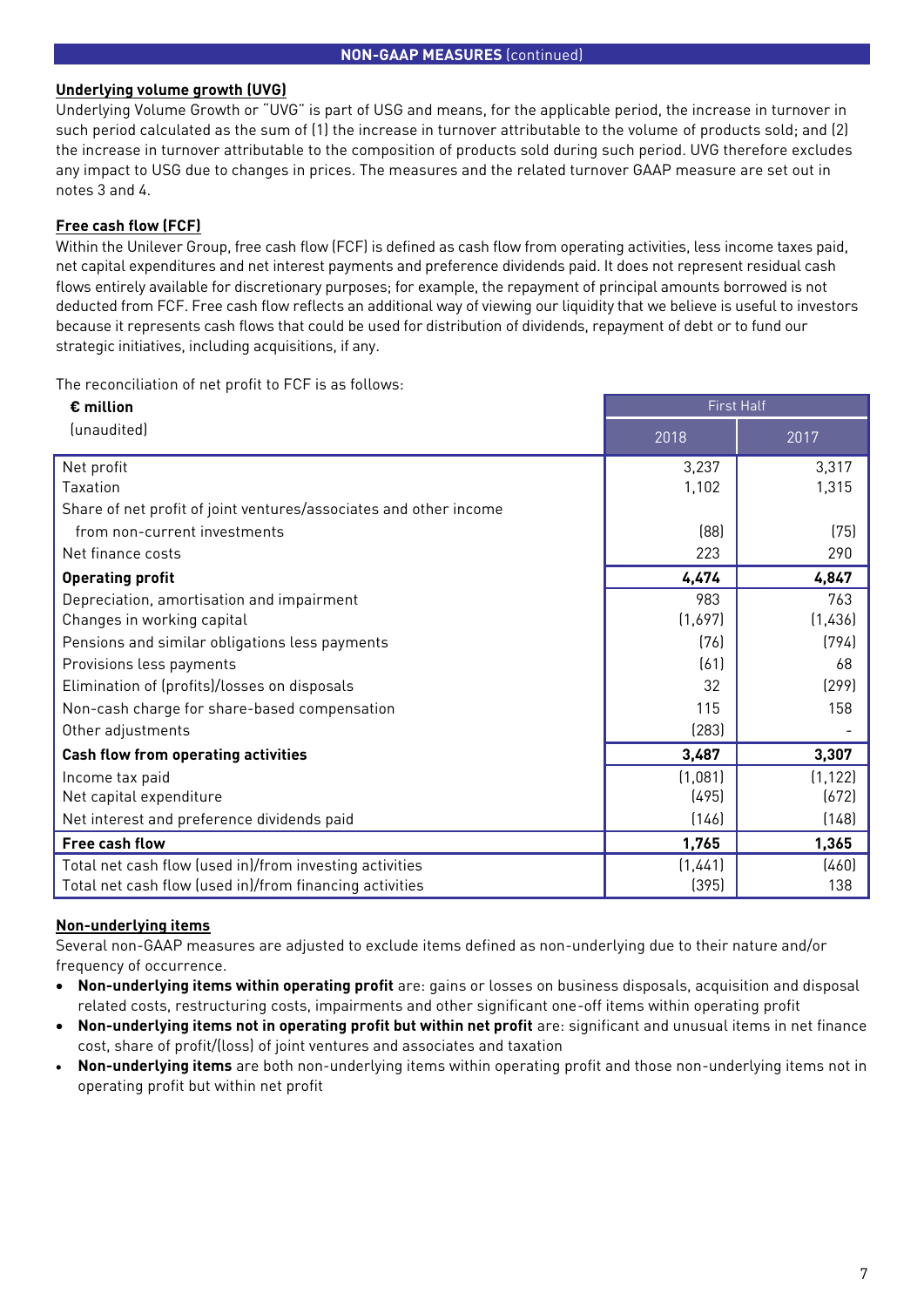## **NON-GAAP MEASURES** (continued)

## **Underlying operating profit (UOP) and underlying operating margin (UOM)**

Underlying operating profit and underlying operating margin mean operating profit and operating margin before the impact of non-underlying items within operating profit. Underlying operating profit represents our measure of segment profit or loss as it is the primary measure used for making decisions about allocating resources and assessing performance of the segments. The reconciliation of operating profit to underlying operating profit is as follows:

| $\epsilon$ million                                        | <b>First Half</b> |        |  |  |
|-----------------------------------------------------------|-------------------|--------|--|--|
| (unaudited)                                               | 2018              | 2017   |  |  |
| <b>Operating profit</b>                                   | 4,474             | 4,847  |  |  |
| Non-underlying items within operating profit (see note 2) | 438               | 79     |  |  |
| <b>Underlying operating profit</b>                        | 4,912             | 4,926  |  |  |
| Turnover                                                  | 26,352            | 27,725 |  |  |
| Operating margin (%)                                      | 17.0%             | 17.5%  |  |  |
| Underlying operating margin (%)                           | 18.6%             | 17.8%  |  |  |

## **Underlying earnings per share (EPS)**

Underlying earnings per share (underlying EPS) is calculated as underlying profit attributable to shareholders' equity divided by the diluted combined average number of share units. In calculating underlying profit attributable to shareholders' equity, net profit attributable to shareholders' equity is adjusted to eliminate the post-tax impact of nonunderlying items. This measure reflects the underlying earnings for each share unit of the Group. Refer to note 6 on page19 for reconciliation of net profit attributable to shareholders' equity to underlying profit attributable to shareholders equity.

## **Underlying effective tax rate**

The underlying effective tax rate is calculated by dividing taxation excluding the tax impact of non-underlying items by profit before tax excluding the impact of non-underlying items and share of net profit/(loss) of joint ventures and associates. This measure reflects the underlying tax rate in relation to profit before tax excluding non-underlying items before tax and share of net profit/(loss) of joint ventures and associates. Tax impact on non-underlying items within operating profit is the sum of the tax on each non-underlying item, based on the applicable country tax rates and tax treatment.

The reconciliation of taxation to taxation before non-underlying items is as follows:

| $\epsilon$ million                                                                | <b>First Half</b> |       |  |  |
|-----------------------------------------------------------------------------------|-------------------|-------|--|--|
| (unaudited)                                                                       | 2018              | 2017  |  |  |
| Taxation                                                                          | 1,102             | 1,315 |  |  |
| Tax impact of non-underlying items:                                               |                   |       |  |  |
| Non-underlying items within operating profit <sup>(a)</sup>                       | 170               | (21)  |  |  |
| Non-underlying items not in operating profit but within net profit <sup>[a]</sup> | (29)              |       |  |  |
| Taxation before tax impact of non-underlying items                                | 1,243             | 1,294 |  |  |
| Profit before taxation                                                            | 4,339             | 4,632 |  |  |
| Non-underlying items within operating profit before tax <sup>(a)</sup>            | 438               | 79    |  |  |
| Share of net profit /loss of joint ventures and associates                        | [83]              | (75)  |  |  |
| Profit before tax excluding non-underlying items before tax and share of net      |                   |       |  |  |
| profit/(loss) of joint ventures and associates                                    | 4,694             | 4,636 |  |  |
| Underlying effective tax rate                                                     | 26.5%             | 27.9% |  |  |

(a) Refer to note 2 for further details on these items.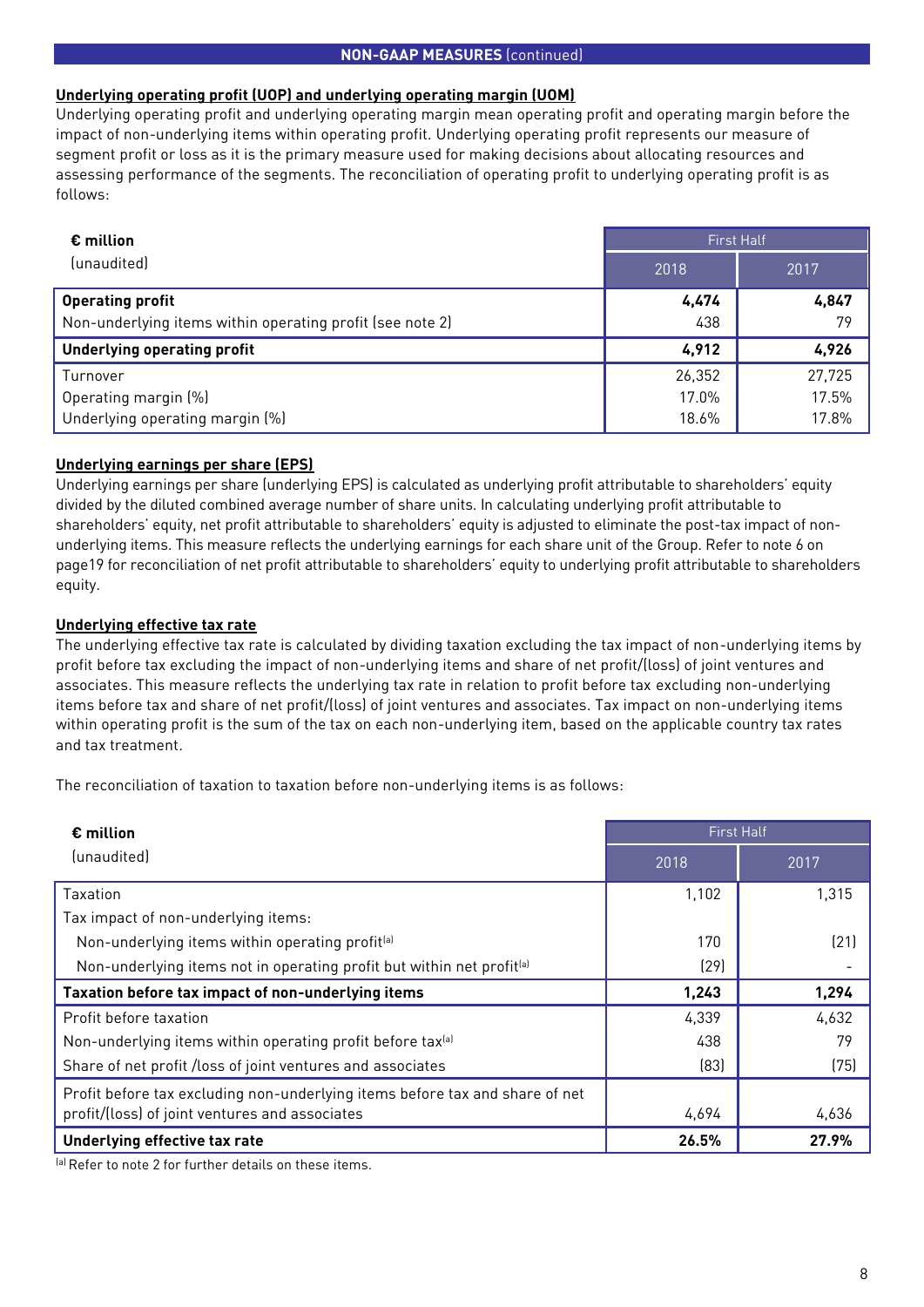## **Constant underlying EPS**

Constant underlying earnings per share (constant underlying EPS) is calculated as underlying profit attributable to shareholders' equity at constant exchange rates and excluding the impact of both translational hedges and 2018 price inflation in Venezuela divided by the diluted combined average number of share units. This measure reflects the underlying earnings for each share unit of the Group in constant exchange rates.

The reconciliation of underlying earnings attributable to shareholders' equity to constant underlying earnings attributable to shareholders' equity and the calculation of constant underlying EPS is as follows:

| $\epsilon$ million                                                              | <b>First Half</b> |                       |  |  |
|---------------------------------------------------------------------------------|-------------------|-----------------------|--|--|
| (unaudited)                                                                     | 2018              | 2017                  |  |  |
| Underlying profit attributable to shareholders' equity (see note 6)             | 3,326             | 3,206                 |  |  |
| Impact of translation from current to constant exchange rates and translational |                   |                       |  |  |
| hedges                                                                          | 228               | (68)                  |  |  |
| Impact of Venezuela price inflation <sup>[a]</sup>                              | 28                |                       |  |  |
| Constant underlying earnings attributable to shareholders' equity               | 3,582             | 3,138                 |  |  |
| Diluted combined average number of share units (millions of units)              | 2,737.3           | 2,845.7               |  |  |
| Constant underlying EPS (€)                                                     | 1.31              | 1 1 $\Omega^{[b][c]}$ |  |  |

(a) See pages 6 to 7 for further details.

(b) Represents the first half 2017 underlying EPS as adjusted for translational hedges and the impact of translation of earnings using annual average 2017 exchange rates.

(c) From 2018, in our reporting of growth in constant underlying EPS, we translate the prior period using an annual average exchange rate rather than monthly averages. This change has been made to align with the prior period constant exchange rate used for calculating USG. The impact of this is a reduction of €0.04 per share in the first half 2017 constant underlying EPS.

## **Net debt**

Net debt is defined as the excess of total financial liabilities, excluding trade payables and other current liabilities, over cash, cash equivalents and other current financial assets, excluding trade and other current receivables. It is a measure that provides valuable additional information on the summary presentation of the Group's net financial liabilities and is a measure in common use elsewhere.

The reconciliation of total financial liabilities to net debt is as follows:

| $\epsilon$ million                                         | As at     | As at       | As at     |
|------------------------------------------------------------|-----------|-------------|-----------|
| (unaudited)                                                | 30 June   | 31 December | 30 June   |
|                                                            | 2018      | 2017        | 2017      |
| <b>Total financial liabilities</b>                         | (29, 621) | (24, 430)   | (19, 633) |
| Current financial liabilities                              | (10,670)  | (7,968)     | (5,081)   |
| Non-current financial liabilities                          | (18, 951) | (16, 462)   | (14, 552) |
| Cash and cash equivalents as per balance sheet             | 3,991     | 3,317       | 5,016     |
| Cash and cash equivalents as per cash flow statement       | 3,811     | 3,169       | 4,860     |
| Add bank overdrafts deducted therein                       | 189       | 167         | 156       |
| Less cash and cash equivalents classified as held for sale | (9)       | (19)        |           |
| Other current financial assets                             | 866       | 770         | 825       |
| Net debt                                                   | (24, 764) | (20, 343)   | (13, 792) |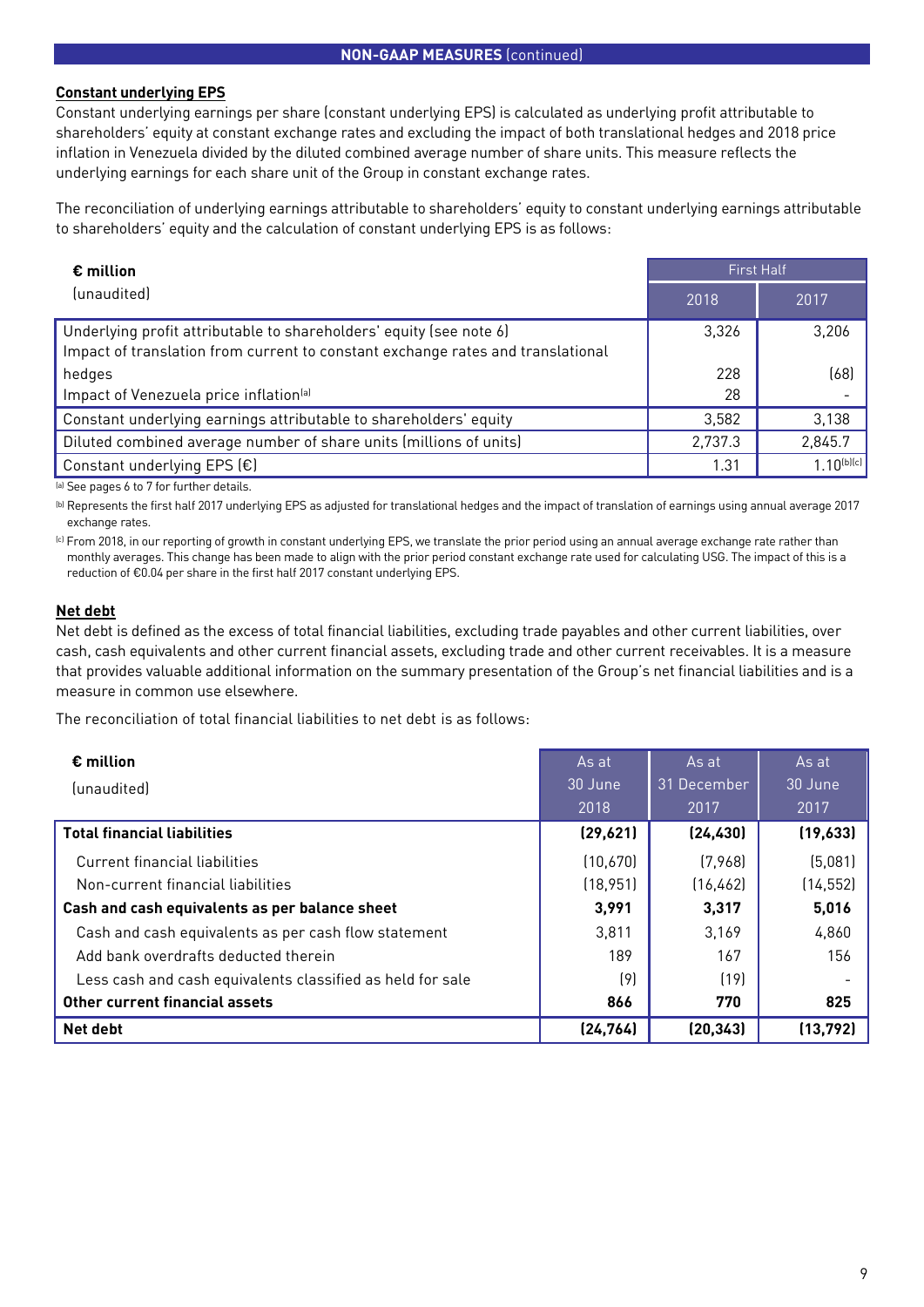#### **PRINCIPAL RISK FACTORS**

On pages 27 to 31 of our 2017 Report and Accounts we set out our assessment of the principal risk issues that would face the business through 2018 under the headings: brand preference; portfolio management; sustainability; climate change; customer relationships; talent; supply chain; safe and high quality products; systems and information; business transformation; economic and political instability; treasury and pensions; ethical; and legal and regulatory. In our view, the nature and potential impact of such risks remain essentially unchanged as regards our performance over the second half of 2018.

## **OTHER INFORMATION**

This document represents Unilever's half-yearly report for the purposes of the Disclosure and Transparency Rules (DTR) issued by the UK Financial Conduct Authority (DTR 4.2) and the Dutch Act on Financial Supervision, section 5:25d (8)/(9) (Half-yearly financial reports). In this context: (i) the condensed set of financial statements can be found on pages 11 to 22; (ii) pages 2 to 10 comprise the interim management report; and (iii) the Directors' responsibility statement can be found on page 23. No material related parties transactions have taken place in the first six months of the year.

## **CAUTIONARY STATEMENT**

This announcement may contain forward-looking statements, including 'forward-looking statements' within the meaning of the United States Private Securities Litigation Reform Act of 1995. Words such as 'will', 'aim', 'expects', 'anticipates', 'intends', 'looks', 'believes', 'vision', or the negative of these terms and other similar expressions of future performance or results, and their negatives, are intended to identify such forward-looking statements. These forward-looking statements are based upon current expectations and assumptions regarding anticipated developments and other factors affecting the Unilever Group (the 'Group'). They are not historical facts, nor are they guarantees of future performance.

Because these forward-looking statements involve risks and uncertainties, there are important factors that could cause actual results to differ materially from those expressed or implied by these forward-looking statements. Among other risks and uncertainties, the material or principal factors which could cause actual results to differ materially are: Unilever's global brands not meeting consumer preferences; Unilever's ability to innovate and remain competitive; Unilever's investment choices in its portfolio management; inability to find sustainable solutions to support long-term growth; the effect of climate change on Unilever's business; customer relationships; the recruitment and retention of talented employees; disruptions in our supply chain; the cost of raw materials and commodities; the production of safe and high quality products; secure and reliable IT infrastructure; successful execution of acquisitions, divestitures and business transformation projects; economic and political risks and natural disasters; financial risks; failure to meet high and ethical standards; and managing regulatory, tax and legal matters. These forward-looking statements speak only as of the date of this announcement. Except as required by any applicable law or regulation, the Group expressly disclaims any obligation or undertaking to release publicly any updates or revisions to any forward-looking statements contained herein to reflect any change in the Group's expectations with regard thereto or any change in events, conditions or circumstances on which any such statement is based. Further details of potential risks and uncertainties affecting the Group are described in the Group's filings with the London Stock Exchange, Euronext Amsterdam and the US Securities and Exchange Commission, including in the Annual Report on Form 20-F 2017 and the Unilever Annual Report and Accounts 2017.

## **ENQUIRIES**

UK or NL or +44 78 2527 3767 +44 78 2504 9151 +31 10 217 4844 +32 494 60 4906

- [lucila.zambrano@unilever.com](mailto:lucila.zambrano@unilever.com) [louise.phillips@unilever.com](mailto:louise.phillips@unilever.com) [els-de.bruin@unilever.com](mailto:els-de.bruin@unilever.com)
- [freek.bracke@unilever.com](mailto:freek.bracke@unilever.com)

There will be a web cast of the results presentation available at: [www.unilever.com/investor-relations/results-and-presentations/latest-results/](https://www.unilever.com/investor-relations/results-and-presentations/latest-results/?utm_source=Qresults&utm_medium=Results-PDF)

**Media:** Media Relations Team **Investors:** Investor Relations Team +44 20 7822 6830 [investor.relations@unilever.com](mailto:investor.relations@unilever.com)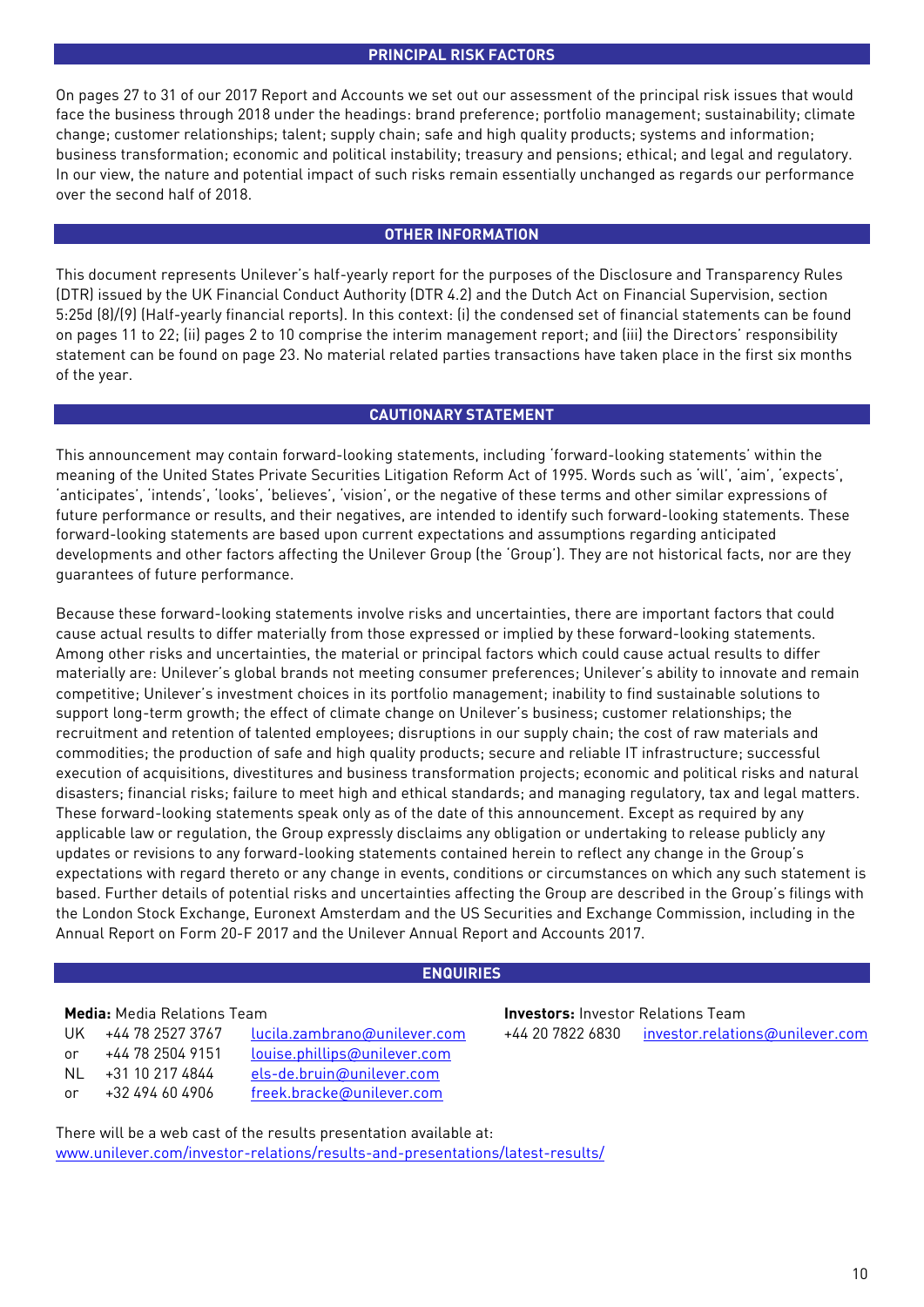**INCOME STATEMENT**

| € million                                                                                       | <b>First Half</b>            |                              |                         |                   |  |  |
|-------------------------------------------------------------------------------------------------|------------------------------|------------------------------|-------------------------|-------------------|--|--|
|                                                                                                 | 2018                         | 2017                         | Increase/<br>(Decrease) |                   |  |  |
|                                                                                                 |                              |                              | Current<br>rates        | Constant<br>rates |  |  |
| <b>Turnover</b>                                                                                 | 26,352                       | 27,725                       | (5.0%                   | 5.7%              |  |  |
| <b>Operating profit</b>                                                                         | 4,474                        | 4,847                        | (7.7)%                  | 2.8%              |  |  |
| After (charging)/crediting non-underlying items                                                 | (438)                        | (79)                         |                         |                   |  |  |
| <b>Net finance costs</b><br>Finance income<br>Finance costs<br>Pensions and similar obligations | (223)<br>64<br>(272)<br>(15) | (290)<br>90<br>(331)<br>(49) |                         |                   |  |  |
| Share of net profit/(loss) of joint ventures and<br>associates                                  | 83                           | 75                           |                         |                   |  |  |
| Other income/(loss) from non-current investments and<br>associates                              | 5                            |                              |                         |                   |  |  |
| <b>Profit before taxation</b>                                                                   | 4,339                        | 4,632                        | (6.3)%                  | 4.0%              |  |  |
| <b>Taxation</b>                                                                                 | (1, 102)                     | (1, 315)                     |                         |                   |  |  |
| After (charging)/crediting tax impact of non-underlying<br>items                                | 141                          | (21)                         |                         |                   |  |  |
| Net profit                                                                                      | 3,237                        | 3,317                        | $(2.4)\%$               | 8.1%              |  |  |
| Attributable to:                                                                                |                              |                              |                         |                   |  |  |
| Non-controlling interests<br>Shareholders' equity                                               | 198<br>3,039                 | 207<br>3,110                 | $(2.3)\%$               | 8.1%              |  |  |
| Combined earnings per share                                                                     |                              |                              |                         |                   |  |  |
| Basic earnings per share (euros)                                                                | 1.11                         | 1.10                         | 1.6%                    | 12.4%             |  |  |
| Diluted earnings per share (euros)                                                              | 1.11                         | 1.09                         | 1.6%                    | 12.4%             |  |  |

## **STATEMENT OF COMPREHENSIVE INCOME**

#### (unaudited)

| $\epsilon$ million                                                                                               | First Half |       |
|------------------------------------------------------------------------------------------------------------------|------------|-------|
|                                                                                                                  | 2018       | 2017  |
| Net profit                                                                                                       | 3,237      | 3,317 |
| Other comprehensive income<br>Items that will not be reclassified to profit or loss, net of tax:                 |            |       |
| Gains/(losses) on equity instruments measured at fair value through other<br>comprehensive income <sup>[a]</sup> | (4)        |       |
| Remeasurements of defined benefit pension plans                                                                  | 142        | 641   |
| Items that may be reclassified subsequently to profit or loss, net of tax:                                       |            |       |
| Gains/(losses) on cash flow hedges                                                                               | 36         | 63    |
| Currency retranslation gains/(losses)                                                                            | (767)      | (694) |
| Fair value gains/(losses) on financial instruments <sup>[a]</sup>                                                |            | (12)  |
| <b>Total comprehensive income</b>                                                                                | 2,644      | 3,315 |
|                                                                                                                  |            |       |
| Attributable to:                                                                                                 |            |       |
| Non-controlling interests                                                                                        | 185        | 170   |
| Shareholders' equity                                                                                             | 2,459      | 3,145 |

(a) Classification has changed following adoption of IFRS 9. See note 1 for further details.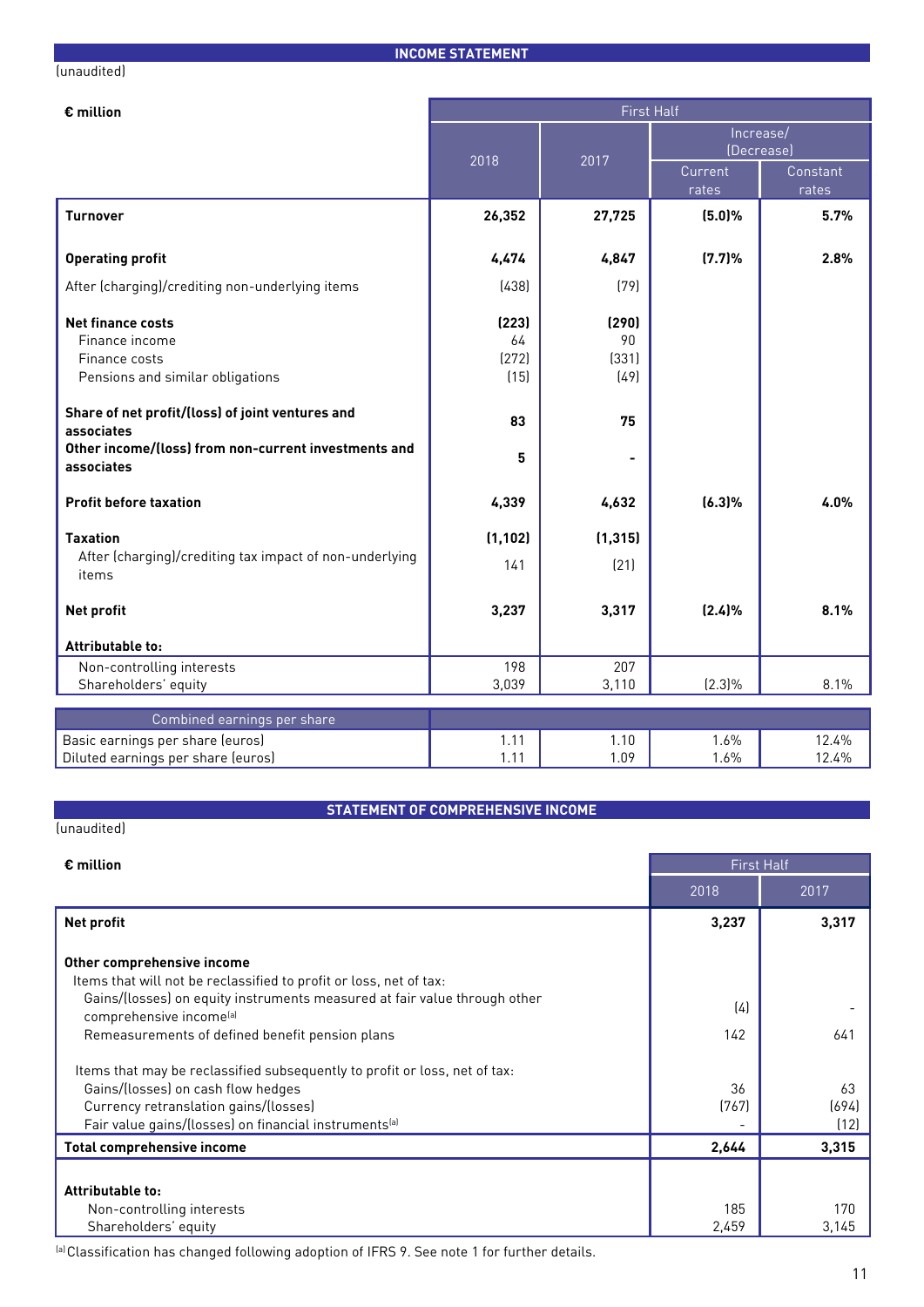#### **STATEMENT OF CHANGES IN EQUITY**

| $\epsilon$ million                                                     | Called up<br>share<br>capital | Share<br>premium<br>account | Other<br>reserves | Retained<br>profit | Total    | Non-<br>controlling<br>interest | <b>Total</b><br>equity |
|------------------------------------------------------------------------|-------------------------------|-----------------------------|-------------------|--------------------|----------|---------------------------------|------------------------|
| First half - 2018                                                      |                               |                             |                   |                    |          |                                 |                        |
| 1 January 2018                                                         | 484                           | 130                         | (13, 633)         | 26,648             | 13,629   | 758                             | 14,387                 |
| Profit or loss for the period                                          |                               |                             |                   | 3,039              | 3,039    | 198                             | 3,237                  |
| Other comprehensive income, net of tax:                                |                               |                             |                   |                    |          |                                 |                        |
| Gains/(losses) on(a)                                                   |                               |                             |                   |                    |          |                                 |                        |
| Equity instruments at fair value through<br>other comprehensive income |                               |                             | (4)               |                    | (4)      |                                 | (4)                    |
| Cash flow hedges                                                       |                               |                             | 35                |                    | 35       |                                 | 36                     |
| Remeasurements of defined benefit<br>pension plans net of tax          | $\overline{\phantom{a}}$      | $\blacksquare$              |                   | 142                | 142      |                                 | 142                    |
| Currency retranslation gains/(losses)                                  | $\overline{a}$                |                             | (745)             | [8]                | (753)    | (14)                            | (767)                  |
| Total comprehensive income                                             | $\overline{a}$                | $\overline{a}$              | (714)             | 3,173              | 2,459    | 185                             | 2,644                  |
| Dividends on ordinary capital                                          |                               |                             |                   | (2,037)            | (2,037)  |                                 | (2,037)                |
| Repurchase of shares <sup>(b)</sup>                                    |                               | $\overline{\phantom{a}}$    | [2,516]           |                    | (2, 516) |                                 | (2, 516)               |
| Movements in treasury stock <sup>(c)</sup>                             |                               |                             | (51)              | (135)              | (186)    |                                 | (186)                  |
| Share-based payment credit <sup>(d)</sup>                              |                               |                             |                   | 115                | 115      |                                 | 115                    |
| Dividends paid to non-controlling interests                            |                               |                             |                   |                    |          | (201)                           | (201)                  |
| Currency retranslation gains/(losses) net of tax                       |                               |                             |                   |                    |          |                                 |                        |
| Hedging gain/(loss) transferred to non-                                |                               |                             |                   |                    |          |                                 |                        |
| financial assets                                                       | $\overline{\phantom{a}}$      |                             | 96                |                    | 96       |                                 | 96                     |
| Other movements in equity                                              |                               |                             | 50                | (27)               | 23       | [24]                            | (1)                    |
| 30 June 2018                                                           | 484                           | 130                         | (16, 768)         | 27,737             | 11,583   | 718                             | 12,301                 |
| First half - 2017                                                      |                               |                             |                   |                    |          |                                 |                        |
| 1 January 2017                                                         | 484                           | 134                         | (7,443)           | 23,179             | 16,354   | 626                             | 16,980                 |
| Profit or loss for the period                                          |                               |                             |                   | 3,110              | 3,110    | 207                             | 3,317                  |
| Other comprehensive income net of tax:                                 |                               |                             |                   |                    |          |                                 |                        |
| Fair value gains/(losses) on financial                                 |                               |                             |                   |                    |          |                                 |                        |

Gains/(losses) on cash flow hedges<sup>(a)</sup>  $\begin{vmatrix} 1 & 1 \\ -1 & -1 \end{vmatrix}$  and  $\begin{vmatrix} 63 & -1 \\ 63 & -1 \end{vmatrix}$  and  $\begin{vmatrix} 63 & -1 \\ -1 & 63 \end{vmatrix}$ Remeasurements of defined benefit pension plans net of tax  $\begin{vmatrix} -1 & -1 & -1 & -1 & 641 & 641 & -1 & 641 \end{vmatrix}$ Currency retranslation gains/(losses)  $\begin{vmatrix} 1 & 1 \\ -1 & 1 \end{vmatrix}$  =  $\begin{vmatrix} 633 \\ 633 \end{vmatrix}$  (558) (658) (36) (36) Total comprehensive income  $\begin{vmatrix} 1 & 1 & 1 \\ 1 & 1 & 1 \end{vmatrix}$   $\begin{vmatrix} -1 & 1 & 1 \\ -1 & 1 & 1 \end{vmatrix}$   $\begin{vmatrix} 581 \end{vmatrix}$   $\begin{vmatrix} 3,72 \end{vmatrix}$   $\begin{vmatrix} 3,145 \end{vmatrix}$  170  $\begin{vmatrix} 3,315 \end{vmatrix}$ Dividends on ordinary capital  $\begin{vmatrix} 1 & 0 & -1 \\ 0 & -1 & -1 \end{vmatrix}$  -  $\begin{vmatrix} 1 & 0 & -1 \\ 0 & -1 & 0 \end{vmatrix}$  (1,925)  $\begin{vmatrix} 1 & 0 & -1 \\ 0 & -1 & 0 \end{vmatrix}$  (1,925) Repurchase of shares<sup>(b)</sup>  $\begin{vmatrix} 1 & -1 \\ 1 & -1 \end{vmatrix}$   $\begin{vmatrix} 1,368 \end{vmatrix}$   $\begin{vmatrix} 1,368 \end{vmatrix}$   $\begin{vmatrix} 1,368 \end{vmatrix}$   $\begin{vmatrix} 1,368 \end{vmatrix}$   $\begin{vmatrix} 1,368 \end{vmatrix}$   $\begin{vmatrix} 1,368 \end{vmatrix}$ Movements in treasury stock<sup>(c)</sup>  $\begin{vmatrix} 1 & 2 & 3 \end{vmatrix}$  -  $\begin{vmatrix} 54 & 146 \end{vmatrix}$  (200)  $\begin{vmatrix} 146 & 200 \end{vmatrix}$  - (200) Share-based payment credit<sup>(d)</sup>  $\begin{vmatrix} 1 & 1 & 1 \end{vmatrix}$   $\begin{vmatrix} 1 & 1 \end{vmatrix}$   $\begin{vmatrix} 1 & 1 \end{vmatrix}$   $\begin{vmatrix} 1 & 1 \end{vmatrix}$   $\begin{vmatrix} 1 & 1 \end{vmatrix}$   $\begin{vmatrix} 1 & 1 \end{vmatrix}$   $\begin{vmatrix} 1 & 1 \end{vmatrix}$   $\begin{vmatrix} 1 & 1 \end{vmatrix}$   $\begin{vmatrix} 1 & 1 \end{vmatrix}$   $\begin{vmatrix$ Dividends paid to non-controlling interests  $\begin{vmatrix} - & - & - & - \\ - & - & - \end{vmatrix}$  -  $\begin{vmatrix} - & - & - \\ - & - & - \end{vmatrix}$  (184) (184) Currency retranslation gains/(losses) net of tax  $\begin{vmatrix} - & 1 \\ 3 & -1 \end{vmatrix}$  -  $\begin{vmatrix} - & 1 \\ - & - \end{vmatrix}$  - (3) Other movements in equity  $\begin{vmatrix} 1 & 1 & 3 & 3 & 42 & 3 & 3 & 45 \end{vmatrix}$ **30 June 2017 484 131 (9,415) 25,003 16,203 615 16,818**

 $\left| \begin{array}{ccc} | & | & | & | \end{array} \right|$  - (11)  $\left| \begin{array}{ccc} | & | & | \end{array} \right|$  (12)

(a) Classification in 2018 has changed following adoption of IFRS 9. See note 1 for further details.

(b) Repurchase of shares reflects the cost of acquiring ordinary shares as part of the share buyback programmes announced on 6 April 2017 and 19 April 2018. At 30 June 2018 these shares have not been cancelled and are recognised as treasury shares (see note 10).

(c) Includes purchases and sales of treasury stock, and transfer from treasury stock to retained profit of share-settled schemes arising from prior years and differences between exercise and grant price of share options.

<sup>(d)</sup> The share-based payment credit relates to the non-cash charge recorded against operating profit in respect of the fair value of share options and awards granted to employees.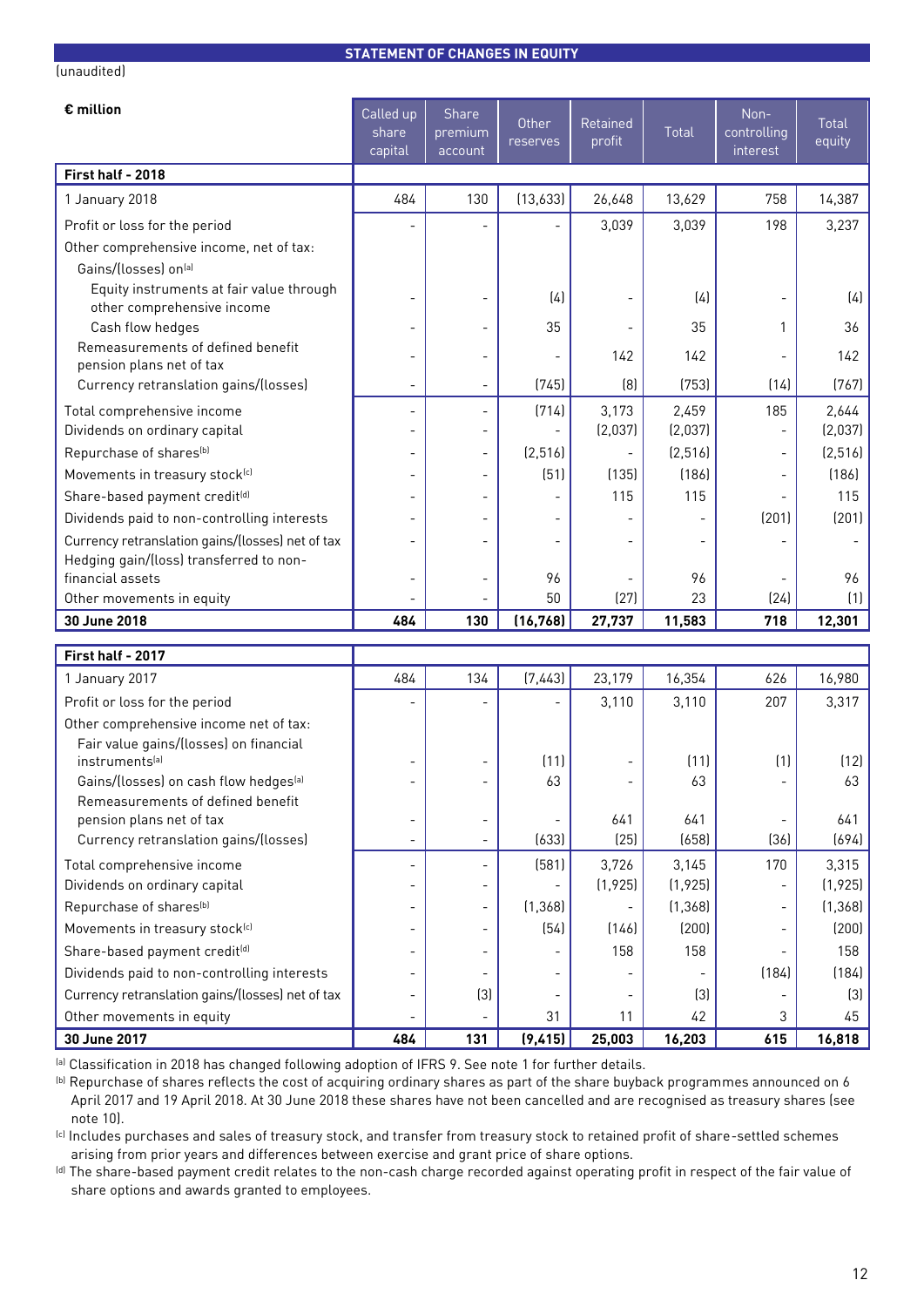| € million                                                          | As at      | As at         | As at      |
|--------------------------------------------------------------------|------------|---------------|------------|
|                                                                    | 30 June    | 31 December   | 30 June    |
|                                                                    | 2018       | 2017          | 2017       |
|                                                                    |            |               |            |
| <b>Non-current assets</b>                                          |            |               |            |
| Goodwill                                                           | 16,687     | 16,881        | 16,974     |
| Intangible assets                                                  | 12,011     | 11,520        | 9,481      |
| Property, plant and equipment                                      | 10,050     | 10,411        | 11,063     |
| Pension asset for funded schemes in surplus<br>Deferred tax assets | 2,340      | 2,173         | 1,334      |
| <b>Financial assets</b>                                            | 1,000      | 1,085         | 1,255      |
| Other non-current assets                                           | 642<br>619 | 675<br>557    | 685<br>615 |
|                                                                    |            |               |            |
|                                                                    | 43,349     | 43,302        | 41,407     |
| <b>Current assets</b>                                              |            |               |            |
| Inventories                                                        | 4,246      | 3,962         | 4,162      |
| Trade and other current receivables                                | 6,821      | 5,222         | 6,215      |
| Current tax assets                                                 | 505        | 488           | 328        |
| Cash and cash equivalents                                          | 3,991      | 3,317         | 5,016      |
| Other financial assets                                             | 866        | 770           | 825        |
| Assets held for sale                                               | 3,404      | 3,224         | 52         |
|                                                                    | 19,833     | 16,983        | 16,598     |
|                                                                    |            |               |            |
| <b>Total assets</b>                                                | 63,182     | 60,285        | 58,005     |
|                                                                    |            |               |            |
| <b>Current liabilities</b>                                         |            |               |            |
| <b>Financial liabilities</b>                                       | 10,670     | 7,968         | 5,081      |
| Trade payables and other current liabilities                       | 13,779     | 13,426        | 13,322     |
| Current tax liabilities                                            | 924        | 1,088         | 992        |
| Provisions                                                         | 472        | 525           | 424        |
| Liabilities held for sale                                          | 143        | 170           |            |
|                                                                    | 25,988     | 23,177        | 19,820     |
|                                                                    |            |               |            |
| <b>Non-current liabilities</b><br><b>Financial liabilities</b>     | 18,951     |               | 14,552     |
| Non-current tax liabilities                                        | 324        | 16,462<br>118 | 116        |
| Pensions and post-retirement healthcare liabilities:               |            |               |            |
| Funded schemes in deficit                                          | 1,157      | 1,225         | 1,277      |
| Unfunded schemes                                                   | 1,460      | 1,509         | 1,619      |
| Provisions                                                         | 719        | 794           | 1,001      |
| Deferred tax liabilities                                           | 1,966      | 1,913         | 2,053      |
| Other non-current liabilities                                      | 316        | 700           | 749        |
|                                                                    | 24,893     | 22,721        | 21,367     |
|                                                                    |            |               |            |
| <b>Total liabilities</b>                                           | 50,881     | 45,898        | 41,187     |
|                                                                    |            |               |            |
| <b>Equity</b>                                                      |            |               |            |
| Shareholders' equity                                               | 11,583     | 13,629        | 16,203     |
| Non-controlling interests                                          | 718        | 758           | 615        |
| <b>Total equity</b>                                                | 12,301     | 14,387        | 16,818     |
|                                                                    |            |               |            |
| <b>Total liabilities and equity</b>                                | 63,182     | 60,285        | 58,005     |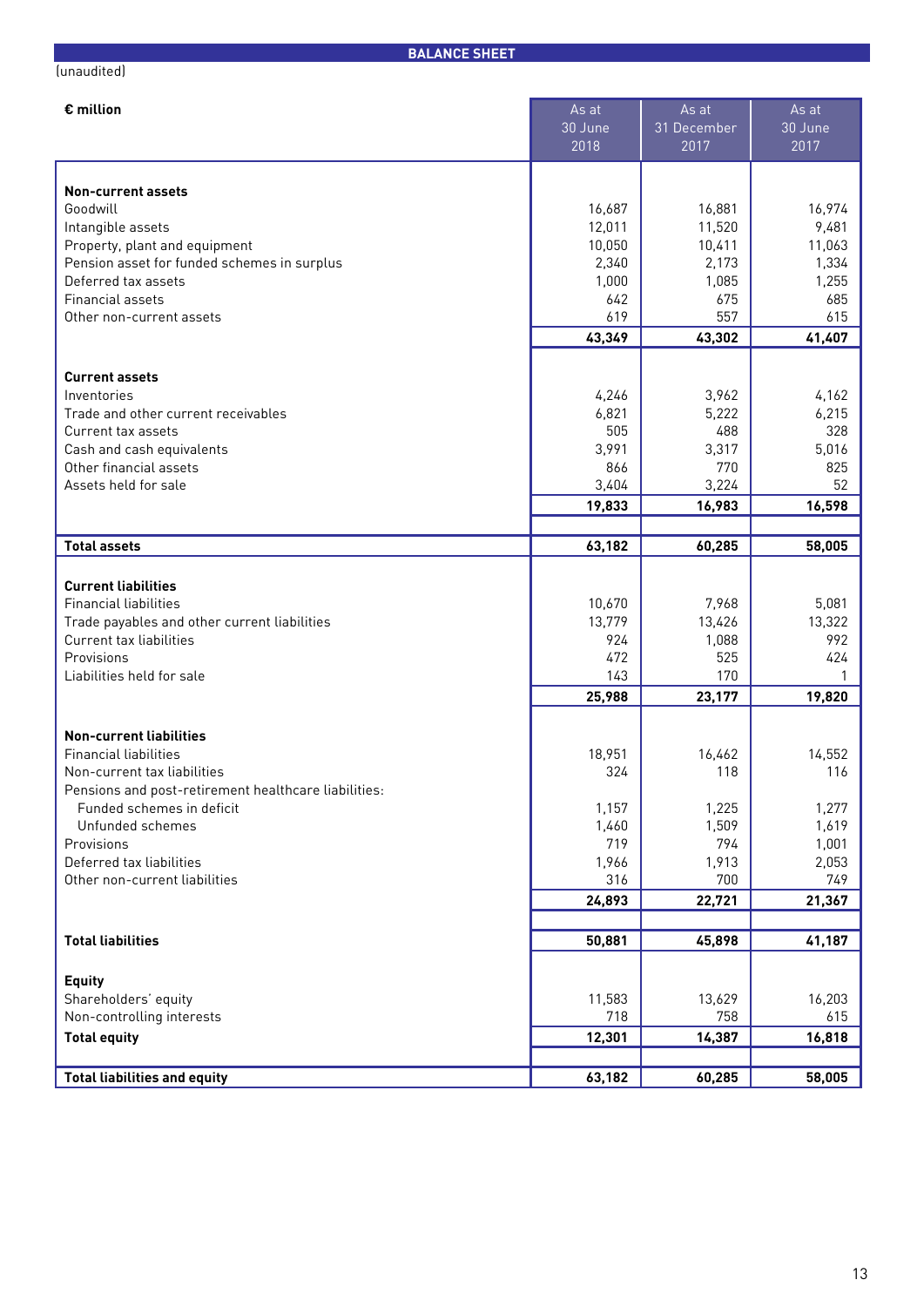| $\epsilon$ million                                                | <b>First Half</b> |          |
|-------------------------------------------------------------------|-------------------|----------|
|                                                                   | 2018              | 2017     |
|                                                                   |                   |          |
| Net profit                                                        | 3,237             | 3,317    |
| Taxation                                                          | 1,102             | 1,315    |
| Share of net profit of joint ventures/associates and other income |                   |          |
| from non-current investments and associates                       | (88)              | (75)     |
| Net finance costs                                                 | 223               | 290      |
| <b>Operating profit</b>                                           | 4,474             | 4,847    |
|                                                                   |                   |          |
| Depreciation, amortisation and impairment                         | 983               | 763      |
| Changes in working capital                                        | (1,697)           | (1,436)  |
| Pensions and similar obligations less payments                    | (76)              | (794)    |
| Provisions less payments                                          | (61)              | 68       |
| Elimination of (profits)/losses on disposals                      | 32                | (299)    |
| Non-cash charge for share-based compensation                      | 115               | 158      |
| Other adjustments <sup>(a)</sup>                                  | (283)             |          |
| <b>Cash flow from operating activities</b>                        | 3,487             | 3,307    |
|                                                                   |                   |          |
| Income tax paid                                                   | (1,081)           | (1, 122) |
| Net cash flow from operating activities                           | 2,406             | 2,185    |
|                                                                   |                   |          |
| Interest received                                                 | 45                | 104      |
| Net capital expenditure                                           | (495)             | (672)    |
| Other acquisitions and disposals                                  | (1,035)           | 154      |
| Other investing activities                                        | 44                | (46)     |
|                                                                   |                   |          |
| Net cash flow (used in)/from investing activities                 | (1,441)           | (460)    |
|                                                                   |                   |          |
| Dividends paid on ordinary share capital                          | (2,033)           | (1, 911) |
| Interest and preference dividends paid                            | (191)             | (252)    |
| Change in financial liabilities                                   | 4,486             | 3,613    |
| Repurchase of shares                                              | (2, 248)          | (1,071)  |
| Other movements on treasury stock                                 | (264)             | (199)    |
| Other financing activities                                        | (145)             | (42)     |
| Net cash flow (used in)/from financing activities                 | (395)             | 138      |
|                                                                   |                   |          |
| Net increase/(decrease) in cash and cash equivalents              | 570               | 1,863    |
|                                                                   |                   |          |
| Cash and cash equivalents at the beginning of the period          | 3,169             | 3,198    |
| Effect of foreign exchange rate changes                           | 72                | (201)    |
| Cash and cash equivalents at the end of the period                | 3,811             | 4,860    |

(a) Includes a non-cash credit of €277 million from early settlement of contingent consideration relating to Blueair.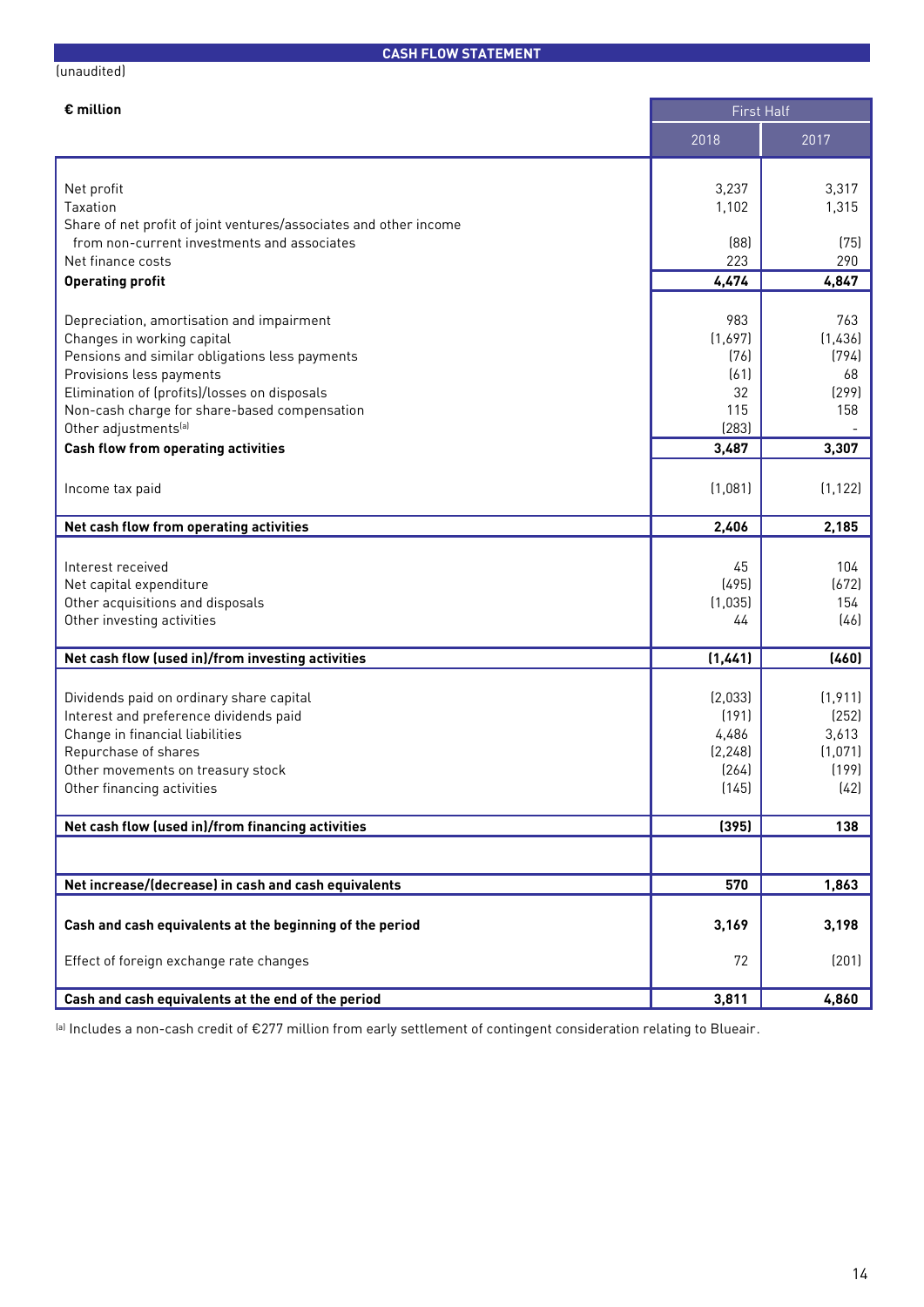#### **1 ACCOUNTING INFORMATION AND POLICIES**

The accounting policies and methods of computation are in compliance with IAS 34 'Interim Financial Reporting' as issued by the International Accounting Standard Board (IASB) and as adopted by the EU; and except as set out below are consistent with the year ended 31 December 2017. The condensed interim financial statements are based on International Financial Reporting Standards (IFRS) as adopted by the EU and IFRS as issued by the IASB.

After making appropriate enquiries, the Directors have a reasonable expectation that the Group has adequate resources to continue in operational existence for the foreseeable future. Accordingly, they continue to adopt the going concern basis in preparing the half year financial statements.

The condensed interim financial statements are shown at current exchange rates, while percentage year-on-year changes are shown at both current and constant exchange rates to facilitate comparison. The income statement on page 11, the statement of comprehensive income on page 11, the statement of changes in equity on page 12 and the cash flow statement on page 14 are translated at exchange rates current in each period. The balance sheet on page 13 is translated at period-end rates of exchange.

The condensed interim financial statements attached do not constitute the full financial statements within the meaning of section 434 of the UK Companies Act 2006. The comparative figures for the financial year ended 31 December 2017 are not Unilever PLC's statutory accounts for that financial year. Those accounts of Unilever for the year ended 31 December 2017 have been reported on by the Group's auditor and delivered to the Registrar of Companies. The report of the auditor on these accounts was (i) unqualified, (ii) did not include a reference to any matters to which the auditor drew attention by way of emphasis without qualifying their report, and (iii) did not contain a statement under section 498 (2) or (3) of the UK Companies Act 2006.

#### **New accounting standards**

On 1 January 2018 the Group adopted IFRS 9 'Financial Instruments', which replaced IAS 39 'Financial Instruments – Recognition and Measurement'. The Group has not restated comparative information for prior periods.

- Classification and Measurement: On 1 January 2018, we reclassified our financial assets to the new categories based on the Group's reason for holding the assets and the nature of the cash flows from the assets. See note 9 for further information. There were no changes to the carrying values of the Group's financial assets from adopting the new classification model. There have been no changes to the classification or measurement of the Group's financial liabilities.
- Impairment: From 1 January 2018 the Group implemented an expected credit loss impairment model for financial assets. For trade receivables, our calculation methodology has been updated to consider expected losses based on ageing profile. The adoption of the expected loss approach has not resulted in any material change in impairment provision for any financial asset.
- Hedge accounting: The Group applied the hedge accounting requirements of IFRS 9 prospectively. At the date of initial application all of the Group's existing hedging relationships were eligible to be treated as continuing hedge relationships.

On 1 January 2018 the Group adopted IFRS 15 'Revenue from Contracts with Customers' with no impact as our accounting policies were already in line with IFRS 15.

In addition, IFRS 16 'Leases' has been issued by the IASB and endorsed by the EU but is not yet adopted by the Group. It is effective from 1 January 2019. Our work on implementing the new lease model prescribed is progressing as planned, and we continue to consider the implications of the standard on the Group's consolidated results and financial position. Whilst we have conducted contract reviews in a sample of countries and central locations, our work is ongoing on an initial impact assessment exercise and a review of the systems and processes that will need to be updated. We have not yet estimated the amount of right of use assets and lease liabilities that will be recognised on the balance sheet or decided which exemptions will be adopted.

#### **Change in operating segments**

The Group has revised its operating segments to align with the new structure under which the business is managed. Beginning 2018, operating segment information is provided based on three product areas: Beauty & Personal Care, Home Care and Foods & Refreshment.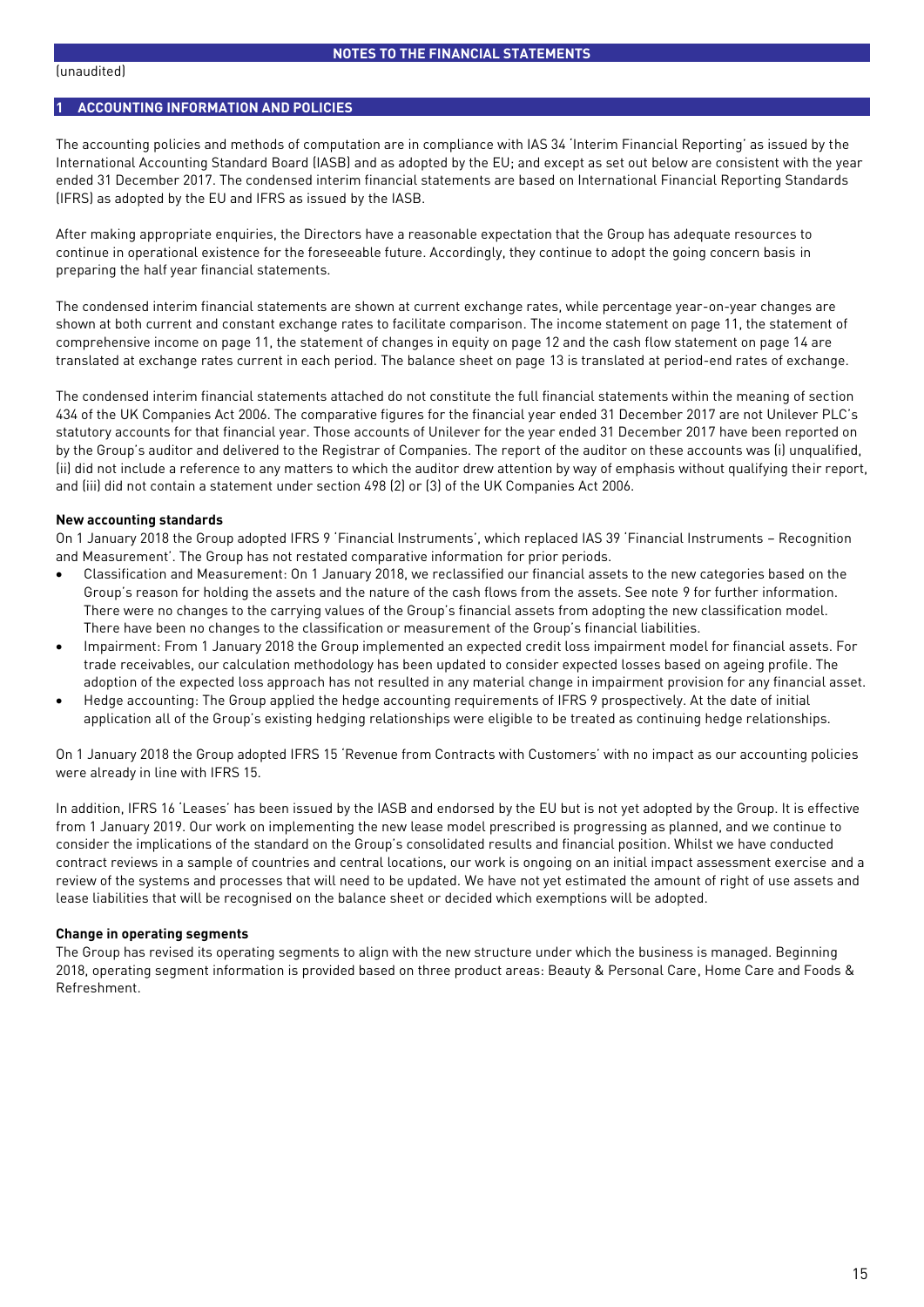#### **2 SIGNIFICANT ITEMS WITHIN THE INCOME STATEMENT**

#### **Non-underlying items**

Non-underlying items are costs and revenues relating to gains and losses on business disposals, acquisition and disposal-related credit/costs, restructuring costs, impairments and other one-off items within operating profit, and other significant and unusual items within net profit but outside of operating profit, which we collectively term non-underlying items, due to their nature and/or frequency of occurrence. These items are significant in terms of nature and/or amount and are relevant to an understanding of our financial performance.

Restructuring costs are charges associated with activities planned by management that significantly change either the scope of the business or the manner in which it is conducted.

| $\epsilon$ million                                             | <b>First Half</b> |       |  |
|----------------------------------------------------------------|-------------------|-------|--|
|                                                                | 2018              | 2017  |  |
| Acquisition and disposal-related credit/(costs) <sup>(a)</sup> | 148               | (69)  |  |
| Gain/(loss) on disposal of group companies <sup>(b)</sup>      | ۰                 | 308   |  |
| Restructuring costs                                            | (367)             | [318] |  |
| Impairment and other one-off items <sup>(c)</sup>              | (219)             |       |  |
| Non-underlying items within operating profit before tax        | (438)             | (79)  |  |
| Tax on non-underlying items within operating profit            | 170               | (21)  |  |
| Non-underlying items within operating profit after tax         | (268)             | (100) |  |

| Non-underlying items within operating profit after tax                       | (268) | (100) |
|------------------------------------------------------------------------------|-------|-------|
| Non-underlying items not in operating profit but within net profit:          |       |       |
| Impact of US tax reform                                                      | (29)  |       |
| Non-underlying items not in operating profit but within net profit after tax | (29)  |       |
| Non-underlying items after tax <sup>(d)</sup>                                | (297) | (100) |
|                                                                              |       |       |
| Attributable to:                                                             |       |       |
| Non-controlling interests                                                    | (10)  | (4)   |
| Shareholders' equity                                                         | (287) | (96)  |

(a) 2018 includes a credit of €277 million from early settlement of contingent consideration relating to Blueair.

(b) 2017 includes a gain of €308 million from the sale of AdeS soy beverage business in Latin America.

(c) Includes a charge of €208 million relating to impairment of Blueair intangible asset.

(d) Non-underlying items after tax is calculated as non-underlying items within operating profit after tax plus non-underlying items not in operating profit but within net profit after tax.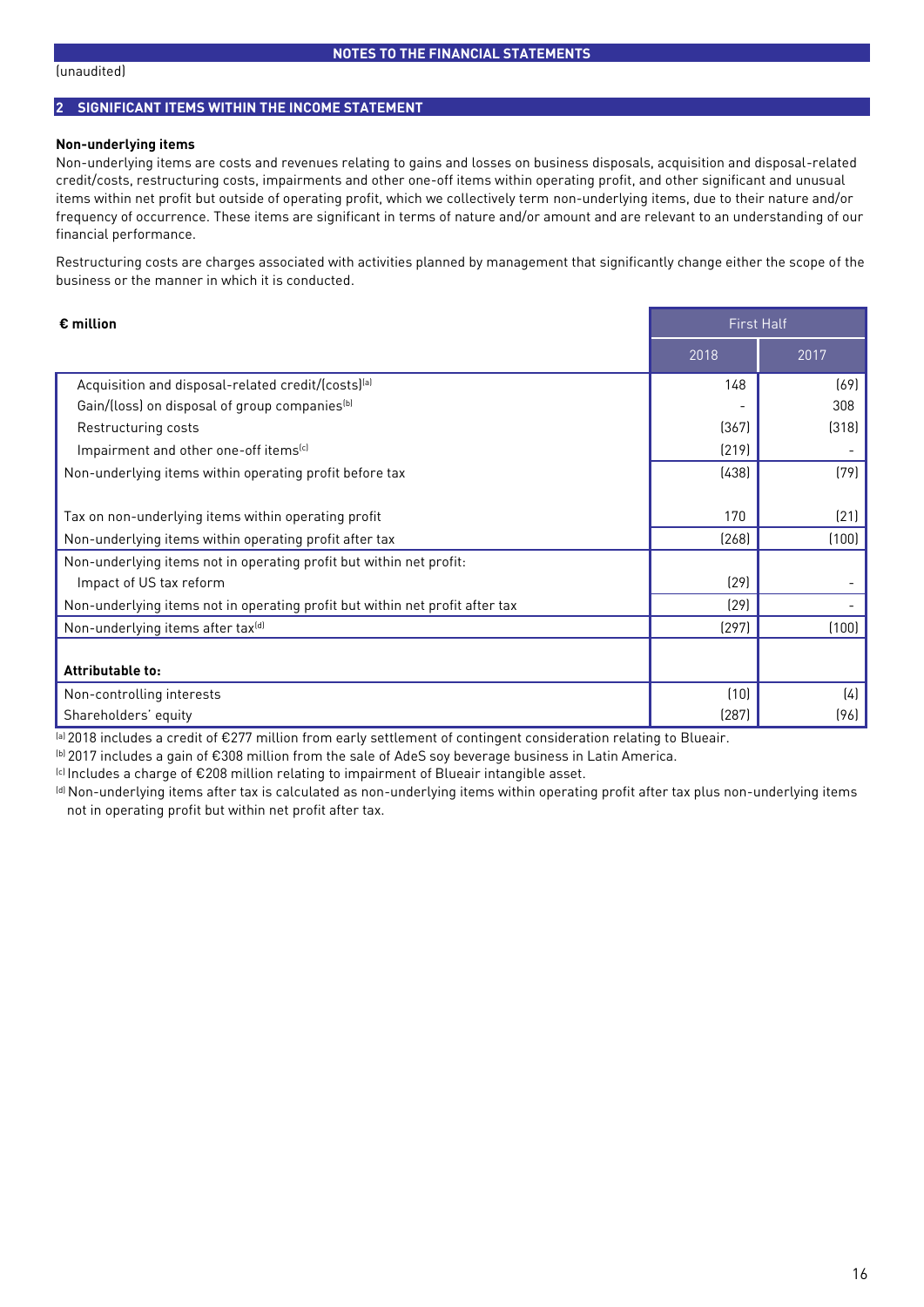## **3 SEGMENT INFORMATION - DIVISIONS**

| <b>Second Quarter</b>                 | Beauty &<br>Personal<br>Care | Home<br>Care | Foods &<br>Refreshment |        |
|---------------------------------------|------------------------------|--------------|------------------------|--------|
| <b>Turnover</b> ( $\epsilon$ million) |                              |              |                        |        |
| 2017                                  | 5,340                        | 2,688        | 6,378                  | 14,406 |
| 2018                                  | 5,175                        | 2,488        | 6,067                  | 13,730 |
| Change (%)                            | (3.1)                        | (7.4)        | (4.9)                  | (4.7)  |
| Impact of:                            |                              |              |                        |        |
| Exchange rates (%)*                   | (9.1)                        | (9.7)        | (6.8)                  | (8.2)  |
| Acquisitions (%)                      | 5.0                          | 0.7          | 0.8                    | 2.3    |
| Disposals (%)                         | $\overline{\phantom{a}}$     | (0.4)        | (0.1)                  | (0.1)  |
| Underlying sales growth [%]           | 1.6                          | 2.2          | 1.3                    | 1.6    |
| Price [%]*                            | (0.3)                        | 0.6          | 0.8                    | 0.3    |
| Volume [%]                            | 1.9                          | 1.6          | 0.5                    | 1.2    |

| <b>First Half</b>                       | Beauty &<br>Personal<br>Care | Home<br>Care | Foods &<br>Refreshment | Total           |
|-----------------------------------------|------------------------------|--------------|------------------------|-----------------|
|                                         |                              |              |                        |                 |
| Turnover (€ million)                    |                              |              |                        |                 |
| 2017                                    | 10,481                       | 5,398        | 11,846                 | 27,725          |
| 2018                                    | 10,084<br>(3.8)              | 5,048        | 11,220<br>(5.3)        | 26,352<br>(5.0) |
| Change (%)<br>Impact of:                |                              | (6.5)        |                        |                 |
| Exchange rates [%]*                     | (10.2)                       | (10.0)       | (7.3)                  | [8.9]           |
| Acquisitions (%)                        | 4.3                          | 0.6          | 0.9                    | 2.1             |
| Disposals (%)                           |                              | (0.2)        | (0.4)                  | (0.2)           |
| Underlying sales growth [%]             | 2.7                          | 3.5          | 1.8                    | 2.5             |
| Price (%)*                              | (0.2)                        | 0.3          | 0.6                    | 0.2             |
| Volume (%)                              | 2.9                          | 3.2          | 1.2                    | 2.2             |
|                                         |                              |              |                        |                 |
| Operating profit (€ million)<br>2017    | 2,068                        | 573          |                        | 4,847           |
| 2018                                    | 2,037                        | 638          | 2,206<br>1,799         | 4,474           |
|                                         |                              |              |                        |                 |
| Underlying operating profit (€ million) |                              |              |                        |                 |
| 2017                                    | 2,207                        | 643          | 2,076                  | 4,926           |
| 2018                                    | 2,201                        | 633          | 2,078                  | 4,912           |
| Operating margin [%]                    |                              |              |                        |                 |
| 2017                                    | 19.7                         | 10.6         | 18.6                   | 17.5            |
| 2018                                    | 20.2                         | 12.6         | 16.0                   | 17.0            |
| Underlying operating margin [%]         |                              |              |                        |                 |
| 2017                                    | 21.1                         | 11.9         | 17.5                   | 17.8            |
| 2018                                    | 21.8                         | 12.5         | 18.5                   | 18.6            |

\* 2018 underlying price growth in Venezuela has been excluded from the Price rows in the tables above, and an equal and opposite adjustment made in the Exchange rate rows.

The adjustment made at Total Group level in these tables in respect of 2018 price growth in Venezuela was 2.0% for the second quarter and 1.3% for the first half. Prior to this adjustment being made, second quarter price growth at Total Group level would have been 2.3% and second quarter exchange rate impact would have been (10.0)%. The corresponding adjustments for Foods & Refreshment were 4.5% for the second quarter and 3.1% for the first half. There is no adjustment in the other divisions.

Turnover growth is made up of distinct individual growth components namely underlying sales, currency impact, acquisitions and disposals. Turnover growth is arrived at by multiplying these individual components on a compounded basis as there is a currency impact on each of the other components. Accordingly, turnover growth is more than just the sum of the individual components.

Underlying operating profit represents our measure of segment profit or loss as it is the primary measure used for the purpose of making decisions about allocating resources and assessing performance of segments. Underlying operating margin is calculated as underlying operating profit divided by turnover.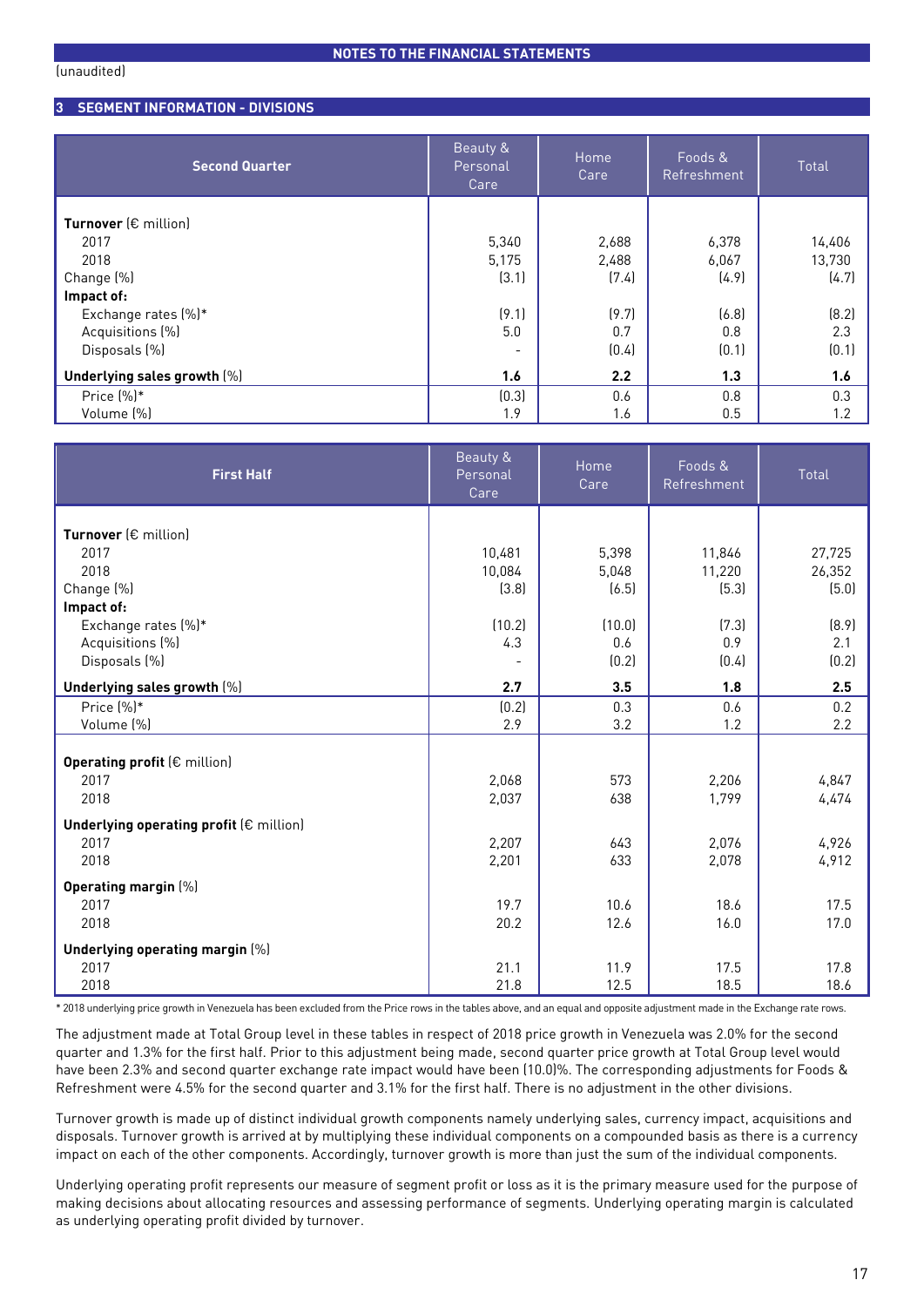#### **4 SEGMENT INFORMATION – GEOGRAPHICAL AREA**

| <b>Second Quarter</b>          | Asia/<br>AMET/<br><b>RUB</b> | The<br>Europe<br>Americas |                | Total            |
|--------------------------------|------------------------------|---------------------------|----------------|------------------|
| <b>Turnover</b> $\in$ million) |                              |                           |                |                  |
| 2017<br>2018                   | 6,163<br>6,017               | 4,707<br>4,152            | 3,536<br>3,561 | 14,406<br>13,730 |
| Change (%)                     | (2.4)                        | (11.8)                    | 0.7            | (4.7)            |
| Impact of:                     |                              |                           |                |                  |
| Exchange rates [%]*            | (9.6)                        | (11.7)                    | (0.8)          | (8.2)            |
| Acquisitions (%)               | 1.6                          | 3.8                       | 1.6            | 2.3              |
| Disposals (%)                  | 0.0                          | 0.0                       | (0.4)          | (0.1)            |
| Underlying sales growth [%]    | 6.3                          | (3.8)                     | $0.4^{\circ}$  | 1.6              |
| Price [%]*                     | 0.7                          | 0.3                       | (0.3)          | 0.3              |
| Volume (%)                     | 5.6                          | (4.1)                     | 0.7            | 1.2              |

| <b>First Half</b>                                | Asia /<br>AMET/<br><b>RUB</b> | The<br><b>Americas</b> | Europe         | Total           |
|--------------------------------------------------|-------------------------------|------------------------|----------------|-----------------|
|                                                  |                               |                        |                |                 |
| Turnover (€ million)                             |                               |                        |                |                 |
| 2017<br>2018                                     | 12,085                        | 9,077                  | 6,563          | 27,725          |
|                                                  | 11,735<br>(2.9)               | 8,083<br>(11.0)        | 6,534<br>(0.5) | 26,352<br>(5.0) |
| Change (%)<br>Impact of:                         |                               |                        |                |                 |
| Exchange rates [%]*                              | (10.3)                        | (12.8)                 | (0.8)          | (8.9)           |
| Acquisitions (%)                                 | 2.0                           | 3.5                    | 0.4            | 2.1             |
| Disposals (%)                                    |                               | (0.5)                  | (0.3)          | (0.2)           |
| Underlying sales growth [%]                      | 6.1                           | (0.8)                  | 0.2            | 2.5             |
| Price (%)*                                       | 0.9                           | (0.3)                  | (0.5)          | 0.2             |
| Volume (%)                                       | 5.1                           | (0.5)                  | 0.7            | 2.2             |
| Operating profit (€ million)<br>2017<br>2018     | 2,070<br>2,248                | 1,704<br>1,156         | 1,073<br>1,070 | 4,847<br>4,474  |
| Underlying operating profit $(\epsilon$ million) |                               |                        |                |                 |
| 2017                                             | 2,211                         | 1,538                  | 1,177          | 4,926           |
| 2018                                             | 2,317                         | 1,333                  | 1,262          | 4,912           |
| Operating margin [%]                             |                               |                        |                |                 |
| 2017                                             | 17.1                          | 18.8                   | 16.3           | 17.5            |
| 2018                                             | 19.2                          | 14.3                   | 16.4           | 17.0            |
| Underlying operating margin (%)                  |                               |                        |                |                 |
| 2017                                             | 18.3                          | 16.9                   | 17.9           | 17.8            |
| 2018                                             | 19.7                          | 16.5                   | 19.3           | 18.6            |

\* 2018 underlying price growth in Venezuela has been excluded from the Price rows in the tables above, and an equal and opposite adjustment made in the Exchange rate rows.

The adjustment made at Total Group level in these tables in respect of 2018 price growth in Venezuela was 2.0% for the second quarter and 1.3% for the first half. Prior to this adjustment being made, second quarter price growth at Total Group level would have been 2.3% and second quarter exchange rate impact would have been (10.0)%. The corresponding adjustments for the Americas were 6.5% for the second quarter and 4.2% for the first half. There is no adjustment in the other geographical areas.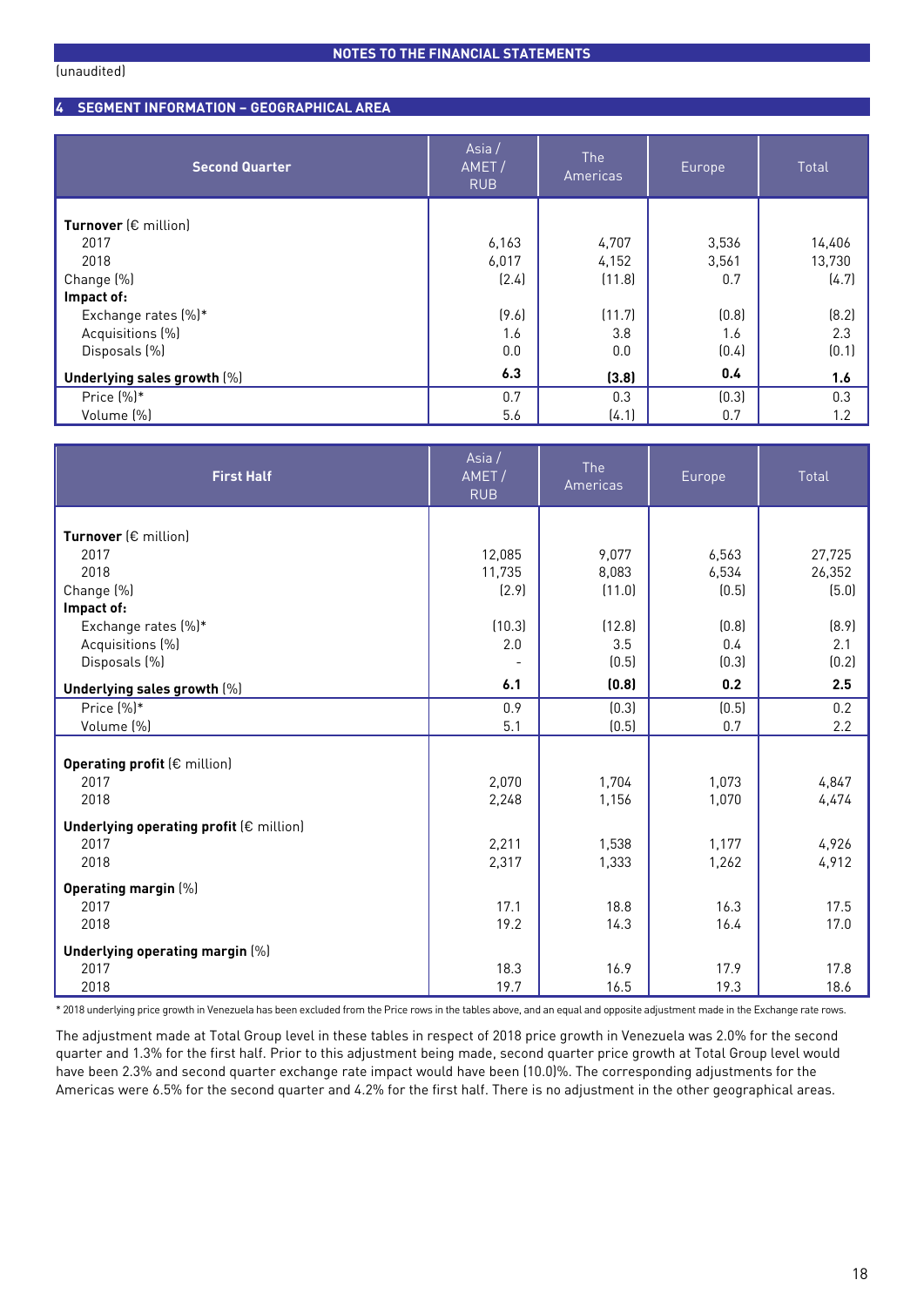#### **5 TAXATION**

The effective tax rate for the first half was 25.9% compared to 28.9% in 2017. The tax rate is calculated by dividing the tax charge by pre-tax profit excluding the contribution of joint ventures and associates.

Tax effects of components of other comprehensive income were as follows:

| $\epsilon$ million                              | First Half 2018          |                            |              | First Half 2017      |                            |              |
|-------------------------------------------------|--------------------------|----------------------------|--------------|----------------------|----------------------------|--------------|
|                                                 | <b>Before</b><br>tax     | Tax<br>(charge)/<br>credit | After<br>tax | <b>Before</b><br>tax | Tax<br>(charge)/<br>credit | After<br>tax |
| Gains/(losses) on[a]:                           |                          |                            |              |                      |                            |              |
| Equity instruments at fair value through other  |                          |                            |              |                      |                            |              |
| comprehensive income                            | (4)                      |                            | (4)          |                      |                            |              |
| Cash flow hedges                                | 32                       | 4                          | 36           | 74                   | (11)                       | 63           |
| Other financial instruments                     | $\overline{\phantom{0}}$ |                            |              | (11)                 | (1)                        | (12)         |
| Remeasurements of defined benefit pension plans | 206                      | (64)                       | 142          | 751                  | (110)                      | 641          |
| Currency retranslation gains/(losses)           | (768)                    |                            | (767)        | (723)                | 29                         | (694)        |
| Other comprehensive income                      | (534)                    | (59)                       | (593)        | 91                   | (93)                       | (2)          |

(a) Classification has changed following adoption of IFRS 9. See note 1 for further details.

#### **6 COMBINED EARNINGS PER SHARE**

The combined earnings per share calculations are based on the average number of share units representing the combined ordinary shares of NV and PLC in issue during the period, less the average number of shares held as treasury shares.

In calculating diluted earnings per share and underlying earnings per share, a number of adjustments are made to the number of shares, principally the exercise of share options by employees.

Earnings per share for total operations for the six months were calculated as follows:

|                                                                       | 2018    | 2017    |
|-----------------------------------------------------------------------|---------|---------|
| <b>Combined EPS - Basic</b>                                           |         |         |
| Net profit attributable to shareholders' equity ( $\epsilon$ million) | 3,039   | 3.110   |
| Average number of combined share units (millions of units)            | 2,727.3 | 2,834.4 |
| Combined EPS – basic (€)                                              | 1.11    | 1.10    |

| <b>Combined EPS - Diluted</b>                                         |         |         |  |  |  |  |
|-----------------------------------------------------------------------|---------|---------|--|--|--|--|
| Net profit attributable to shareholders' equity ( $\epsilon$ million) | 3.039   | 3.110   |  |  |  |  |
| Adjusted average number of combined share units (millions of units)   | 2.737.3 | 2.845.7 |  |  |  |  |
| Combined EPS – diluted $\left[\in\right]$                             |         |         |  |  |  |  |

| <b>Underlying EPS</b>                                                                     |         |         |
|-------------------------------------------------------------------------------------------|---------|---------|
| Net profit attributable to shareholder's equity ( $\epsilon$ million)                     | 3,039   | 3,110   |
| Post tax impact of non-underlying items attributable to shareholders' equity (see note 2) | 287     | 96      |
| Underlying profit attributable to shareholders' equity (€ million)                        | 3,326   | 3,206   |
| Adjusted average number of combined share units (millions of units)                       | 2,737.3 | 2.845.7 |
| Underlying EPS - diluted $(\epsilon)$                                                     | 1.22    | 1.13    |

In calculating underlying earnings per share, net profit attributable to shareholders' equity is adjusted to eliminate the post-tax impact of non-underlying items in operating profit and any other significant unusual items within net profit but not operating profit.

During the period the following movements in shares have taken place:

|                                                               | Millions |
|---------------------------------------------------------------|----------|
| Number of shares at 31 December 2017 (net of treasury shares) | 2.738.9  |
| Shares repurchased under the share buyback programme          | (53.0)   |
| Net movement in shares under incentive schemes ا              | (0.3)    |
| Number of shares at 30 June 2018                              | 2,685.6  |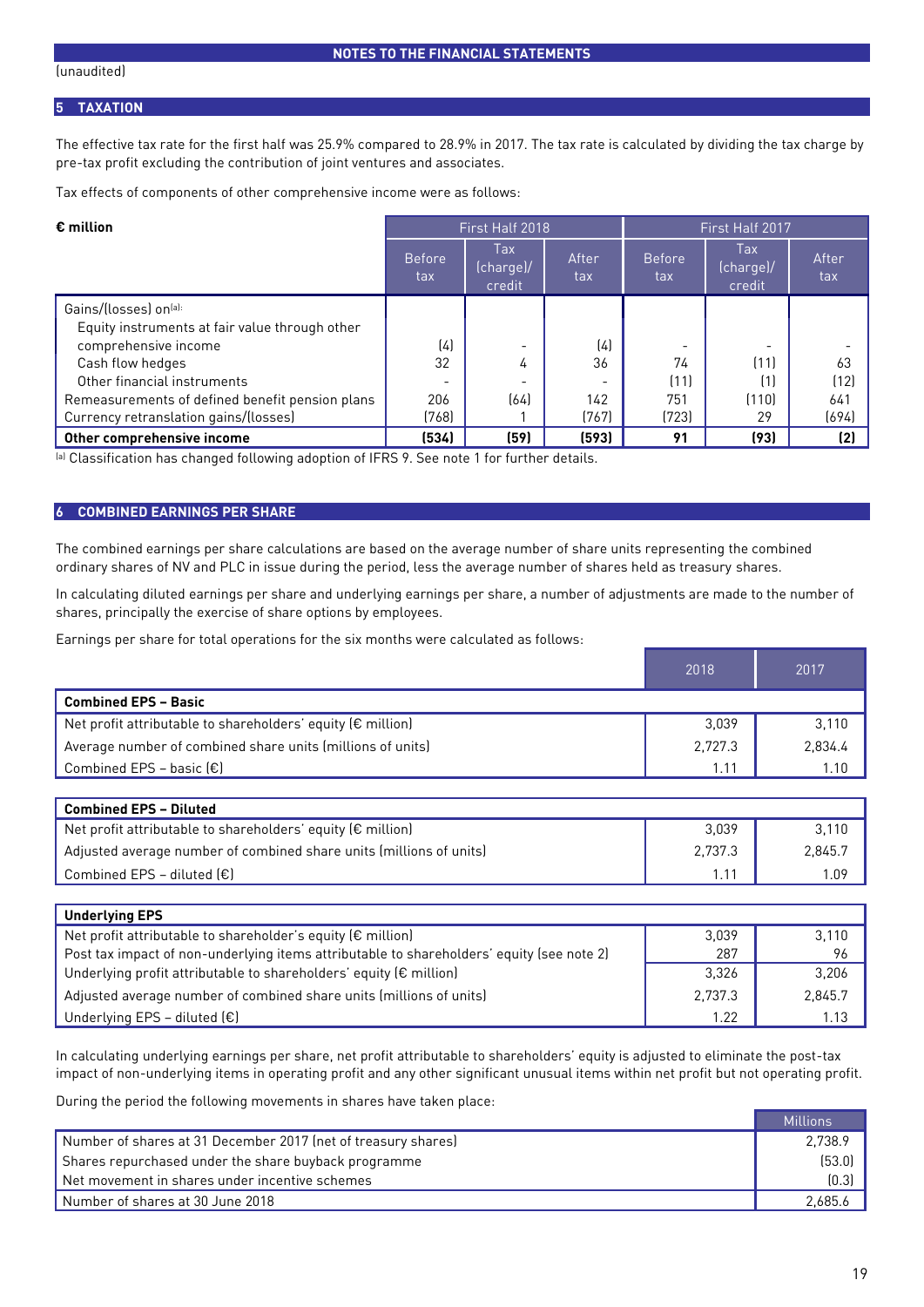#### **7 ACQUISITIONS AND DISPOSALS**

Total consideration for acquisitions completed in the first half of 2018 is €1,078 million (acquisitions completed in the first half of 2017: €304 million). The main acquisition in the first half of 2018 was the home and personal care business of Quala in Latin America, which completed on 28 February 2018.

#### **8 ASSETS AND LIABILITIES HELD FOR SALE**

The following assets and liabilities have been disclosed as held for sale:

| € million                                           | 30 June<br>2018<br>Spreads <sup>(a)</sup> | 30 June<br>2018<br>Total | 31 December<br>2017<br>Total |
|-----------------------------------------------------|-------------------------------------------|--------------------------|------------------------------|
|                                                     |                                           |                          |                              |
| Property, plant and equipment held for sale         | $\overline{a}$                            | 1                        | 30                           |
| Disposal groups held for sale                       |                                           |                          |                              |
| Non-current assets                                  |                                           |                          |                              |
| Goodwill and intangible assets                      | 2,512                                     | 2,512                    | 2,311                        |
| Property, plant and equipment                       | 559                                       | 564                      | 552                          |
| Deferred tax assets                                 | 140                                       | 140                      | 145                          |
| Other non-current assets                            | 3                                         | 3                        |                              |
|                                                     | 3,214                                     | 3,214                    | 3,009                        |
| <b>Current assets</b>                               |                                           |                          |                              |
| Inventories                                         | 137                                       | 137                      | 130                          |
| Trade and other receivables                         | 23                                        | 24                       | 18                           |
| Current tax assets                                  | 10 <sup>°</sup>                           | 10                       | 13                           |
| Cash and cash equivalents                           | 9                                         | 9                        | 19                           |
| Other                                               |                                           | 4                        | 5                            |
|                                                     | 179                                       | 184                      | 185                          |
| Assets held for sale                                | 3,393                                     | 3,404                    | 3,224                        |
|                                                     |                                           |                          |                              |
| <b>Current liabilities</b>                          |                                           |                          |                              |
| Trade payables and other current liabilities        | 82                                        | 83                       | 106                          |
| Current tax liabilities                             | 11                                        | 11                       | 11                           |
| Provisions                                          | 1                                         |                          | 1                            |
|                                                     | 94                                        | 95                       | 118                          |
| <b>Non-current liabilities</b>                      |                                           |                          |                              |
| Pensions and post-retirement healthcare liabilities | 6                                         | 6                        | 9                            |
| Provisions                                          |                                           |                          |                              |
| Deferred tax liabilities                            | 42                                        | 42                       | 42                           |
|                                                     | 48                                        | 48                       | 52                           |
| <b>Liabilities held for sale</b>                    | 142                                       | 143                      | 170                          |

(a) In the second half of 2017 the Group announced agreements to sell the South African spreads business to Remgro and the global spreads business (excluding South Africa) to KKR. Both disposals were completed on 2 July 2018. Consideration of €7.3 billion was received for the sale of the global spreads business (excluding South Africa), including estimated working capital adjustments on completion.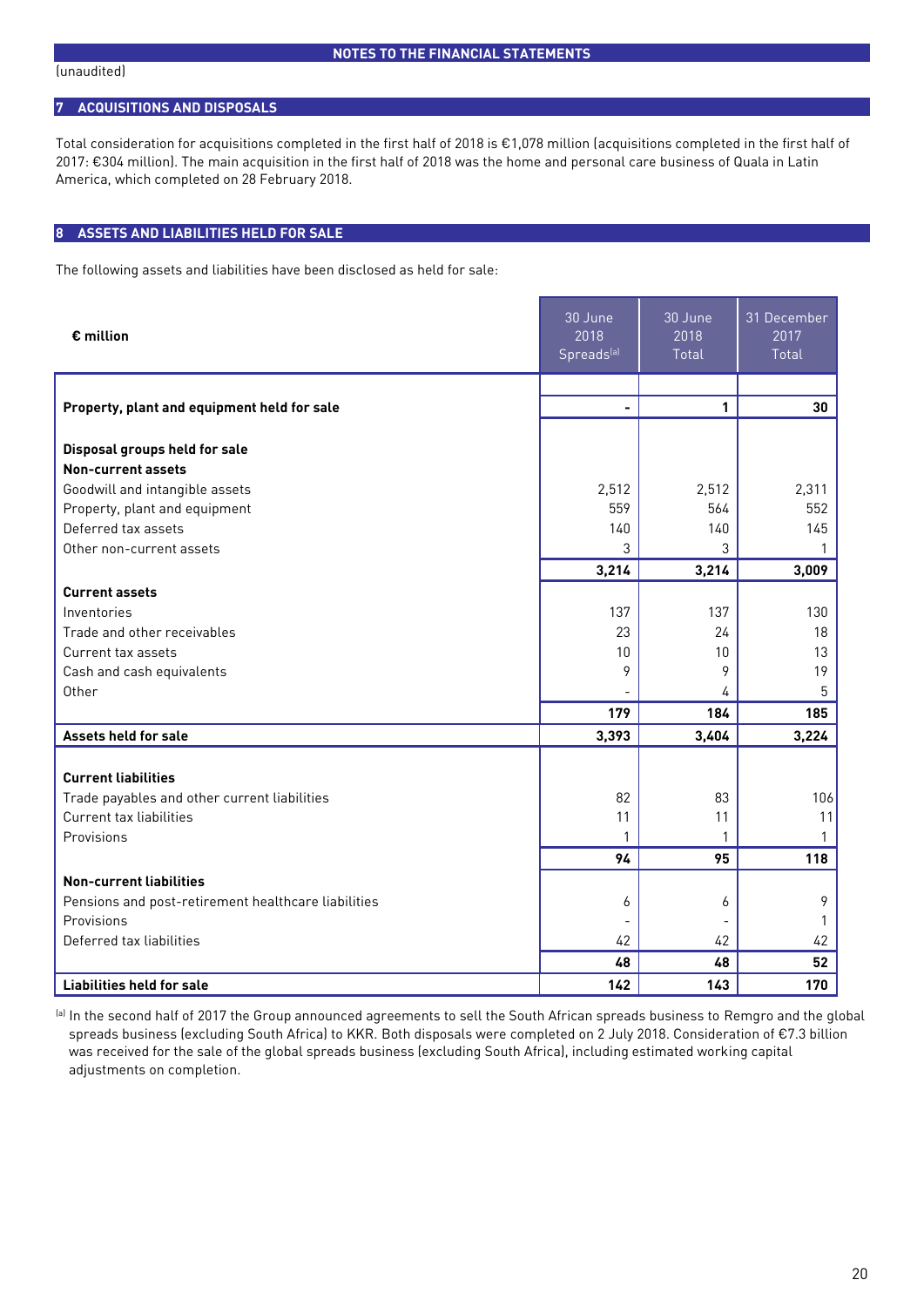#### **9 FINANCIAL INSTRUMENTS**

The Group is exposed to the risks of changes in fair value of its financial assets and liabilities. The following tables summarise the fair values and carrying amounts of financial instruments and the fair value calculations by category. On transition to IFRS 9, there were no changes to the carrying values of the Group's financial assets.

|                                                              |                            | Fair value                          |                            | Carrying amount            |                                            |                          |
|--------------------------------------------------------------|----------------------------|-------------------------------------|----------------------------|----------------------------|--------------------------------------------|--------------------------|
| $\epsilon$ million                                           | As at $30$<br>June<br>2018 | <b>As at 31</b><br>December<br>2017 | As at $30$<br>June<br>2017 | As at $30$<br>June<br>2018 | <b>As at 31</b><br><b>December</b><br>2017 | As at 30<br>June<br>2017 |
| <b>Financial assets</b>                                      |                            |                                     |                            |                            |                                            |                          |
| Cash and cash equivalents                                    | 3,991                      | 3,317                               | 5,016                      | 3,991                      | 3,317                                      | 5,016                    |
| Held-to-maturity investments <sup>[a]</sup>                  |                            | 163                                 | 152                        |                            | 163                                        | 152                      |
| Loans and receivables <sup>[a]</sup>                         |                            | 463                                 | 304                        |                            | 463                                        | 304                      |
| Available-for-sale financial assets <sup>[a]</sup>           |                            | 564                                 | 655                        |                            | 564                                        | 655                      |
| Amortised cost <sup>[a]</sup>                                | 632                        |                                     |                            | 632                        |                                            |                          |
| Fair value through other comprehensive income <sup>[a]</sup> | 288                        |                                     | $\overline{\phantom{a}}$   | 288                        |                                            |                          |
| Financial assets at fair value through profit and            |                            |                                     |                            |                            |                                            |                          |
| loss:                                                        |                            |                                     |                            |                            |                                            |                          |
| Derivatives                                                  | 209                        | 116                                 | 293                        | 209                        | 116                                        | 293                      |
| Other                                                        | 379                        | 139                                 | 106                        | 379                        | 139                                        | 106                      |
|                                                              | 5,499                      | 4,762                               | 6,526                      | 5,499                      | 4,762                                      | 6,526                    |
| <b>Financial liabilities</b>                                 |                            |                                     |                            |                            |                                            |                          |
| Preference shares                                            |                            |                                     | (125)                      |                            |                                            | (68)                     |
| Bank loans and overdrafts                                    | (1, 131)                   | (995)                               | [829]                      | (1, 128)                   | (992)                                      | (825)                    |
| Bonds and other loans                                        | (27, 842)                  | (23, 368)                           | (19, 031)                  | (27, 426)                  | (22, 709)                                  | (18, 353)                |
| Finance lease creditors                                      | (151)                      | (147)                               | (153)                      | (135)                      | (131)                                      | (134)                    |
| Derivatives                                                  | (542)                      | (421)                               | (253)                      | (542)                      | (421)                                      | (253)                    |
| Other financial liabilities                                  | (390)                      | (177)                               |                            | (390)                      | (177)                                      |                          |
|                                                              | (30, 056)                  | (25, 108)                           | (20, 391)                  | (29, 621)                  | (24, 430)                                  | (19,633)                 |

(a) Classification has changed following adoption of IFRS 9. See below and note 1 for further details.

| $\epsilon$ million                                                                  | Level 1 | Level 2            | $\overline{\mathsf{Level}}$ 3 | Level 1                  | Level 2                | Level 3 | Level 1                  | Level $2^{\degree}$ | Level 3 |
|-------------------------------------------------------------------------------------|---------|--------------------|-------------------------------|--------------------------|------------------------|---------|--------------------------|---------------------|---------|
|                                                                                     |         | As at 30 June 2018 |                               |                          | As at 31 December 2017 |         | As at 30 June 2017       |                     |         |
| Assets at fair value                                                                |         |                    |                               |                          |                        |         |                          |                     |         |
| Available-for-sale financial assets <sup>[a]</sup>                                  |         |                    | $\overline{\phantom{a}}$      | 215                      | 7                      | 342     | 277                      | 8                   | 370     |
| Financial assets at fair value through<br>other comprehensive income <sup>(a)</sup> | 143     | 4                  | 141                           | $\overline{\phantom{0}}$ |                        |         | $\overline{\phantom{a}}$ |                     |         |
| Financial assets at fair value                                                      |         |                    |                               |                          |                        |         |                          |                     |         |
| through profit or loss:                                                             |         |                    |                               |                          |                        |         |                          |                     |         |
| Derivatives <sup>[a]</sup>                                                          |         | 366                | $\overline{\phantom{0}}$      | $\overline{\phantom{0}}$ | 173                    |         | $\overline{\phantom{0}}$ | 376                 |         |
| Other                                                                               | 185     |                    | 194                           | 137                      | -                      | 2       | $\overline{\phantom{0}}$ | 104                 |         |
| Liabilities at fair value                                                           |         |                    |                               |                          |                        |         |                          |                     |         |
| Derivatives <sup>[b]</sup>                                                          |         | (588)              | $\overline{\phantom{a}}$      | -                        | (534)                  |         | $\overline{\phantom{a}}$ | (392)               |         |
| <b>Contingent Consideration</b>                                                     |         |                    | [199]                         | -                        |                        | (445)   | $\overline{\phantom{a}}$ |                     | (413)   |

(a) Includes €157 million (December 2017: €57 million) derivatives, reported within trade receivables, that hedge trading activities. (b) Includes €(46) million (December 2017: €(113) million) derivatives, reported within trade payables, that hedge trading activities.

Other than changes arising on adoption of IFRS 9, there were no significant changes in classification of fair value of financial assets and financial liabilities since 31 December 2017. There were also no significant movements between the fair value hierarchy classifications since 31 December 2017.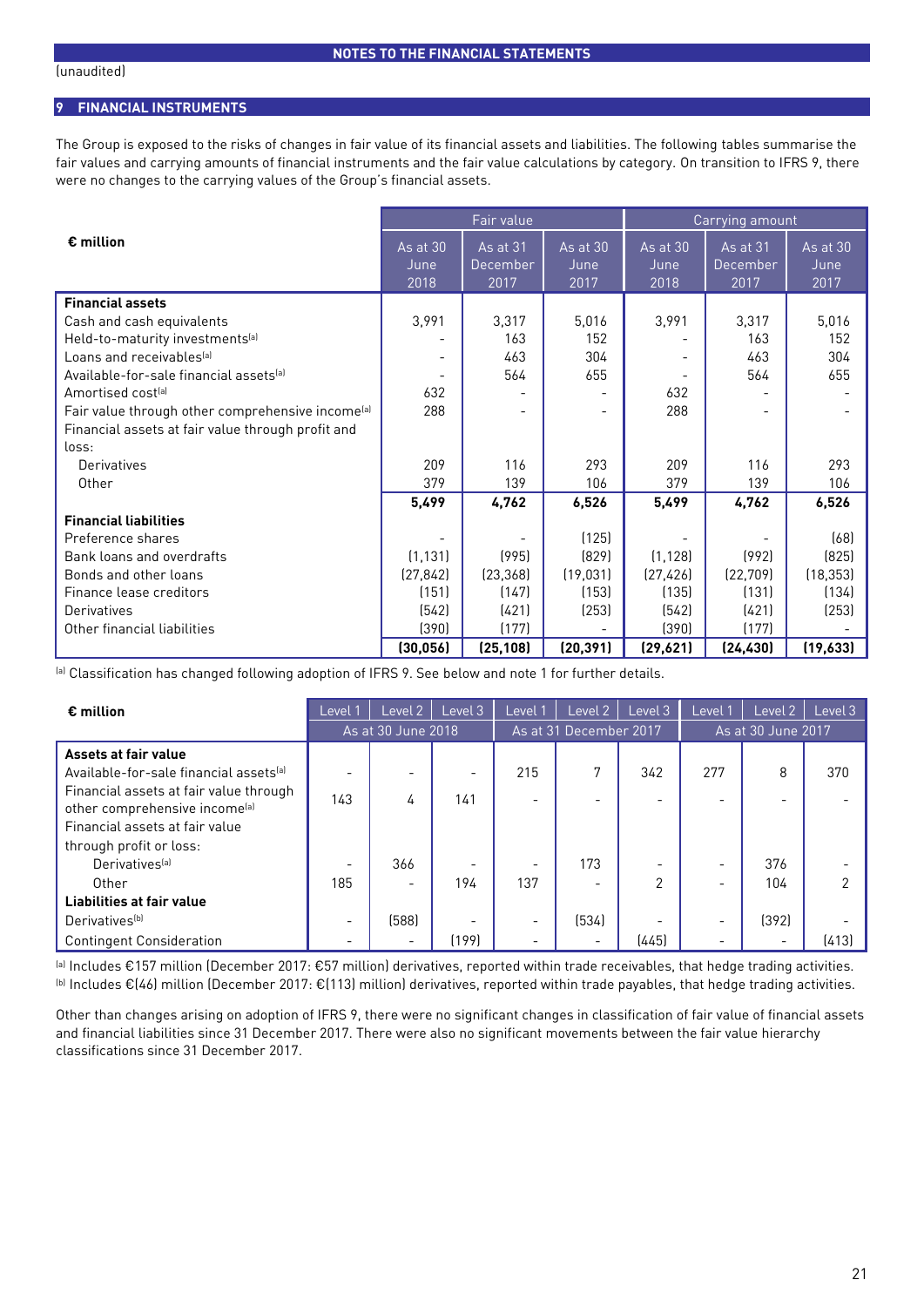#### **FINANCIAL INSTRUMENTS** (continued)

The fair value of trade receivables and payables is considered to be equal to the carrying amount of these items due to their shortterm nature.

#### **Calculation of fair values**

The fair values of the financial assets and liabilities are defined as the price that would be received to sell an asset or paid to transfer a liability in an orderly transaction between market participants at the measurement date. Methods and assumptions used to estimate the fair values are consistent with those used in the year ended 31 December 2017.

#### **Adoption of IFRS 9 – Impact on measurement of financial assets**

On the date of initial application of IFRS 9, 1 January 2018, financial assets of €207 million previously measured at fair value through equity were reclassified as fair value through profit or loss. Fair value gains or losses on these financial assets were immaterial in 2017 and 2018. Financial assets of €6 million previously measured at fair value through profit or loss were reclassified to amortised cost under IFRS 9.

Cash and cash equivalents and trade receivables, which were classified as loans and other receivables under IAS 39, will be classified as amortised cost under IFRS 9.

#### **10 SHARE BUYBACK PROGRAMME**

On 19 April 2018 Unilever announced a share buyback programme of up to €6 billion to return the expected after-tax proceeds from the spreads disposal. At 30 June 2018 the Group has repurchased 53,040,783 ordinary shares as part of the programme for €2,514 million. Cash paid for the repurchase of shares was €2,246 million and €268 million is shown within current financial liabilities. These shares have not been cancelled and are recognised as treasury shares with the cost reported within other reserves.

#### **11 DIVIDENDS**

The Boards have determined to pay a quarterly interim dividend for Q2 2018 at the following rates which are equivalent in value between the two companies at the rate of exchange applied under the terms of the Equalisation Agreement:

| Per Unilever N.V. ordinary share             | € 0.3872    |
|----------------------------------------------|-------------|
| Per Unilever PLC ordinary share              | £ 0.3435    |
| Per Unilever N.V. New York share             | US\$ 0.4531 |
| Per Unilever PLC American Depositary Receipt | US\$ 0.4531 |
|                                              |             |

The quarterly interim dividends have been determined in euros and converted into equivalent sterling and US dollar amounts using exchange rates issued by WM/Reuters on 17 July 2018.

US dollar cheques for the quarterly interim dividend will be mailed on 5 September 2018 to holders of record at the close of business on 3 August 2018. In the case of the NV New York shares, Netherlands withholding tax will be deducted.

The quarterly dividend calendar for the remainder of 2018 will be as follows:

|                                  | Announcement<br><b>Date</b> | Ex-Dividend Date | I Record Date'  | Payment Date     |
|----------------------------------|-----------------------------|------------------|-----------------|------------------|
| Quarterly dividend - for Q2 2018 | 19 July 2018                | 2 August 2018    | 3 August 2018   | 5 September 2018 |
| Quarterly dividend - for Q3 2018 | 18 October 2018             | November 2018    | 2 November 2018 | 5 December 2018  |

#### **12 EVENTS AFTER THE BALANCE SHEET DATE**

There were no material post balance sheet events other than those mentioned elsewhere in this report.